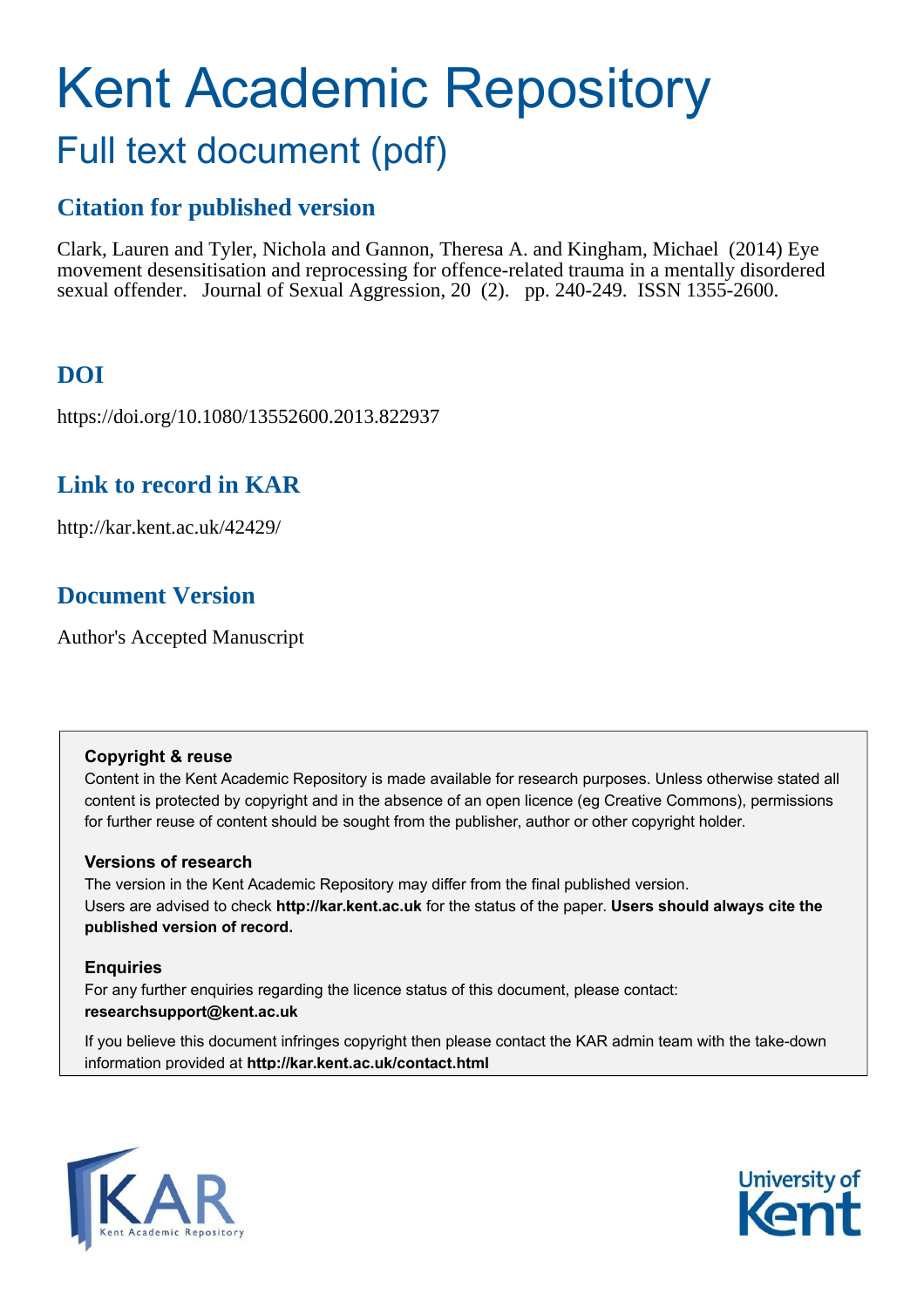Running Head: EMDR FOR OFFENCE-RELATED TRAUMA

## **Eye movement desensitisation and reprocessing (EMDR) for offence related**

## **trauma in a mentally disordered sexual offender**

Please cite as: Clark, L., Tyler, N., & Gannon, T. A. (2014). Eyemovement desensitisation and reprocessing (EMDR) for offence related trauma in a mentally disordered sexual offender. *Journal of Sexual Aggression, 20,* 240- 249. doi: 10.1080/13552600.2013.822937

The published version can be found at:

http://www.tandfonline.com/toc/tjsa20/current#.U8a4e1zDXRo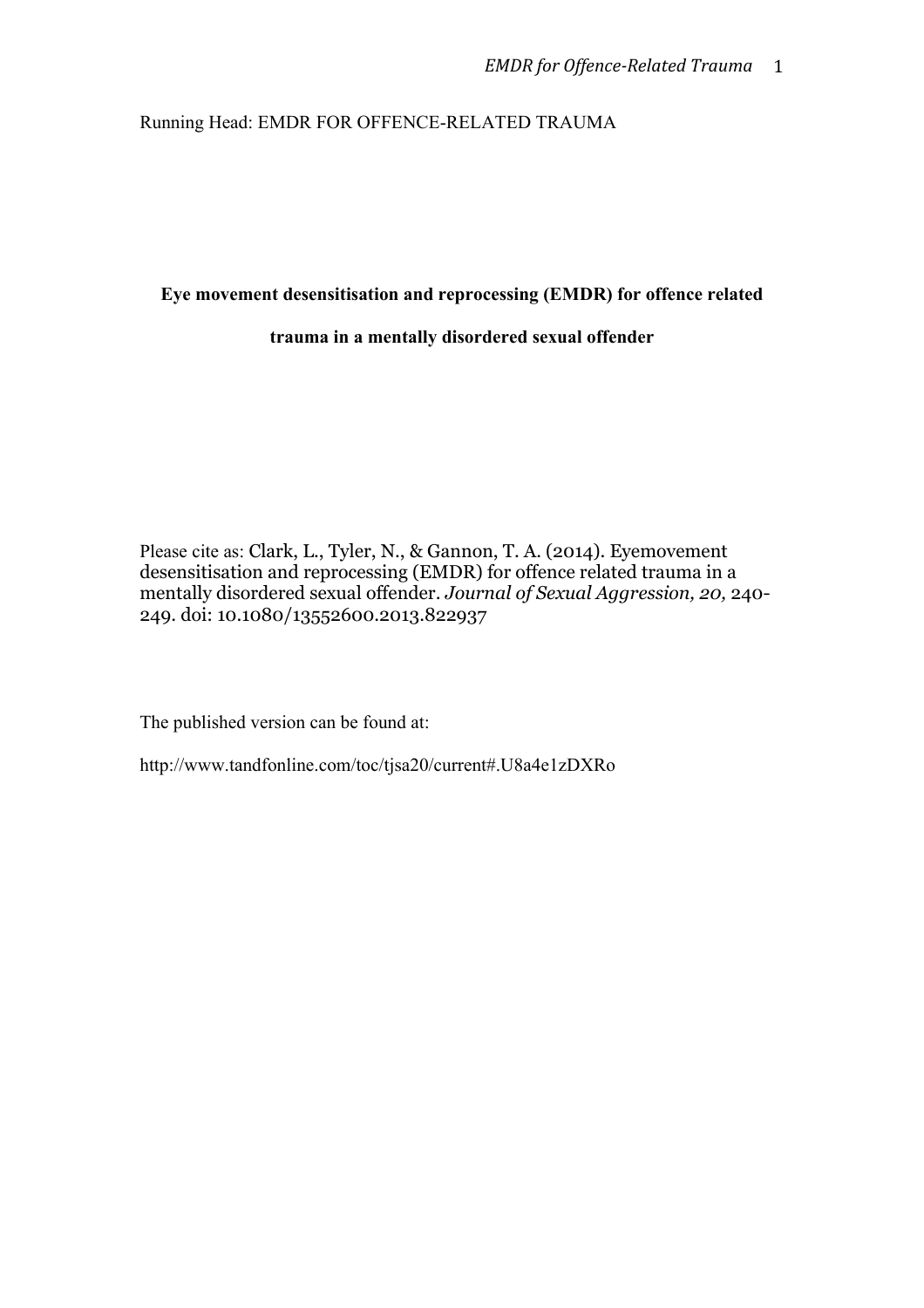#### **Abstract**

Research demonstrates a high incidence of offence-related trauma in mentally disordered offenders convicted of violent and sexual offences. The Adaptive Information Processing (AIP) model offers a theoretical framework for understanding the hypothesised relationship between offence-related trauma and re-offending. Evidence suggests that for a sub-population of offenders presenting with offencerelated trauma: (1) therapy may re-traumatise them, and (2) unresolved trauma severely blocks the positive benefits of talking therapies. Thus, it is postulated that traumatised violent and sexual offenders may be released into the community when they are still at risk of re-offending. A single-case study is presented, which describes the application of EMDR for a sex offender presenting with offence-related trauma, whose offences occurred in the context of serious mental disorder. The identification of offence-related trauma and subsequent resolution of trauma symptomatology is discussed in regard to effective offender rehabilitation. Furthermore, the idiosyncratic nature of offence-related trauma and the application of the standard EMDR protocol for a single traumatic event are considered.

KEYWORDS: Eye Movement Desensitisation and Reprocessing (EMDR), offender rehabilitation, offence-related trauma, adaptive information processing model, recidivism, sex offender treatment

*What do we know about offence related trauma?*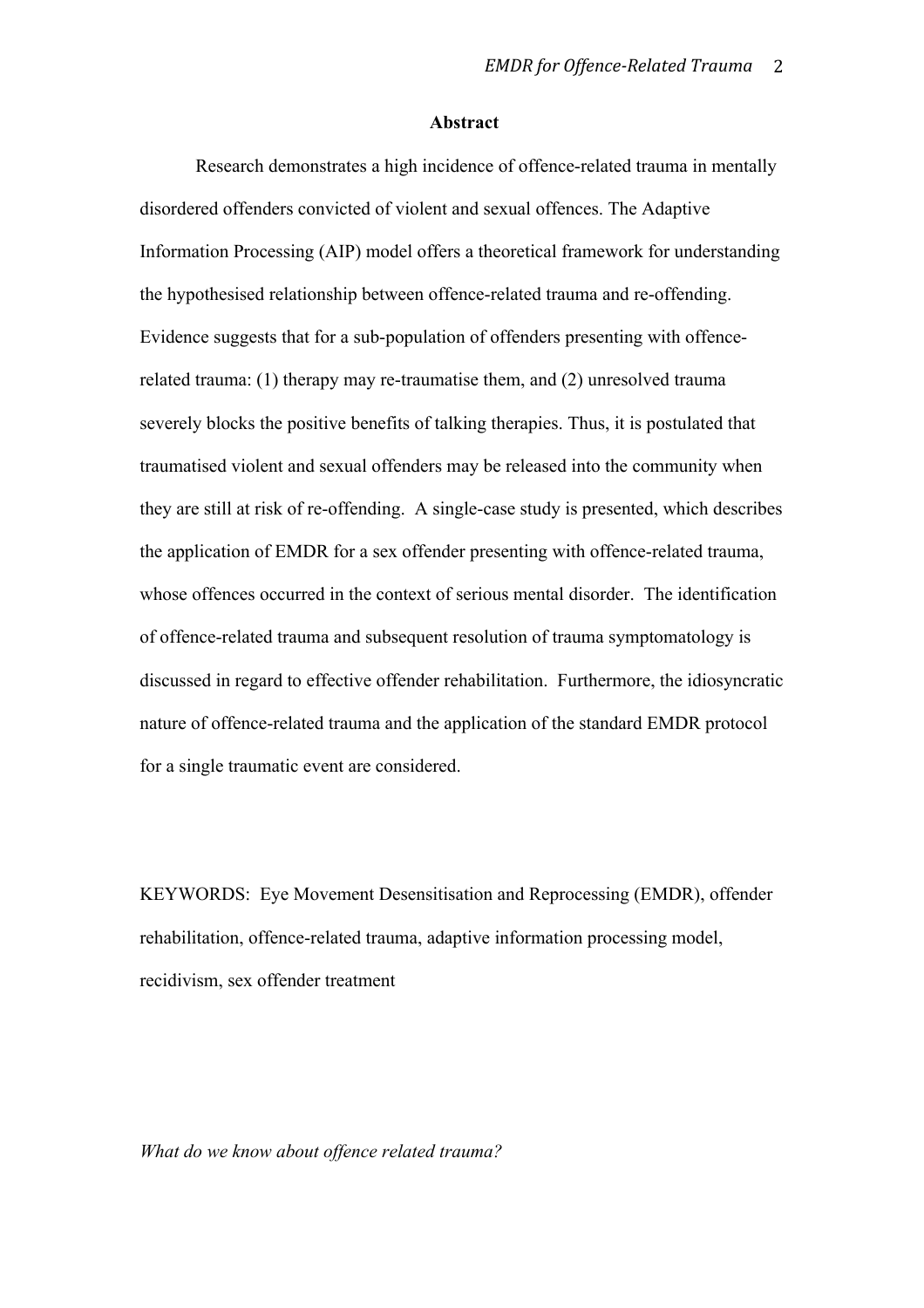Research has demonstrated that perpetration of an offence *itself* can illicit trauma (i.e., offence-related trauma; Pollock, 2000) even if the victim is not killed (Payne, Watt, Rogers & McMurran, 2008). Large-scale studies have reported prevalence rates of Post Traumatic Stress Disorder (PTSD) as a consequence of violent offending in prison populations ranging from 15% (Collins & Bailey, 1990) to 32% (Steiner, Garcia & Matthews, 1997). With regards to mentally disordered offenders the prevalence rate for offence-related trauma is considered to be much higher. In their sample of 37 patients detained for violent and sexual offences, which occurred in the context of serious mental disorder, Gray et al. (2003) report that in relation to offence-related trauma, 33% met the DSM-IV criteria for PTSD (DSM-IV-TR; American Psychological Association, 2000), and 54% had significant trauma symptomatology. Similarly, Crisford, Dare and Evangeli (2008) reported that 40% of their sample of 45 mentally disordered offenders reported symptoms of offencerelated trauma. Moreover, these authors reported a positive correlation between offence-related guilt cognitions and higher levels of offence-related trauma.

## *The effects of trauma on the brain, social functioning and re-offending*

Trauma theory (i.e., the Adaptive Information Processing model, AIP; Shapiro, 1995, 2001) asserts that traumatic/negative life events — instead of being processed into long term memory—become 'stuck' in short term memory in their raw 'state' form. As a result strong images, thoughts, and feelings associated with the 'state' of trauma become easily triggered in everyday life. Once triggered, neurobiological research shows that trauma leads to enduring neuropsychological problems including: (1) decreased frontal cortex functioning associated with thought and speech production, and (2) increased right brain hemisphere functioning (e.g.,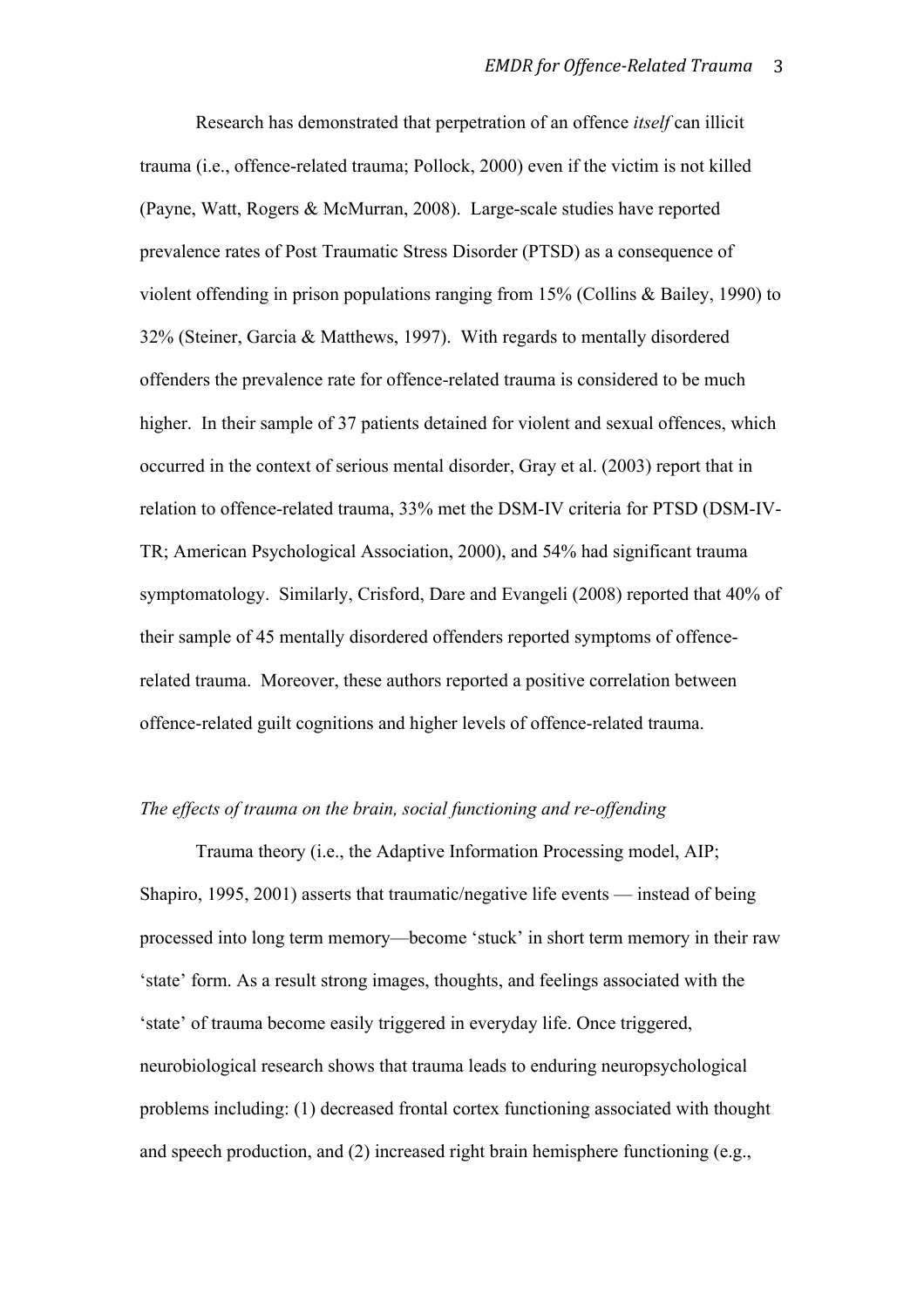within the amygdala) associated with physiological arousal and emotion (see Beech  $\&$ Fisher, 2011). Thus, when re-experiencing trauma, individuals experience deficits that diminish their ability to control strong emotions (e.g., anger), and disable verbal and cognitive reasoning skills (i.e., problem solving). Of particular note is that compromised amygdala functioning affects an individual's recognition and experience of fear and danger (Adolphs, Tranel, Damasio, & Damasio, 1994) activating automatic physiological fear-related responses such as avoidance or aggression (LeDoux, 2003). Thus, the AIP offers a theoretical framework for understanding the hypothesised link between offence-related trauma and re-offending: unprocessed offence-related trauma when activated would cause the offender to react (think, feel, behave) in the present as they did at the time of the original trauma (i.e., the offence). Despite this hypothesis, however, little work has examined how trauma might facilitate serious violent and sexual offending in the community. With regards to re-offending, Kubiak (2004) reports an exploratory study which highlights that incarcerated men with co-morbid substance use disorders and PTSD were more likely to recidivate than those without PTSD.

#### *Offence-related trauma and rehabilitation*

Current treatments for mentally disordered offenders focus on "talking" therapies which aim to change the way offenders think in order to change their offending behaviour (i.e. cognitive behavioural treatment). A key focus, for example, is on improving cognitive reasoning and emotional regulation (Hollin & Palmer, 2006). However, because talking therapies typically involve discussions of childhood history, important life events, and the offence itself, they can serve to re-activate trauma responses resulting in (1) exacerbation of trauma symptoms (i.e., re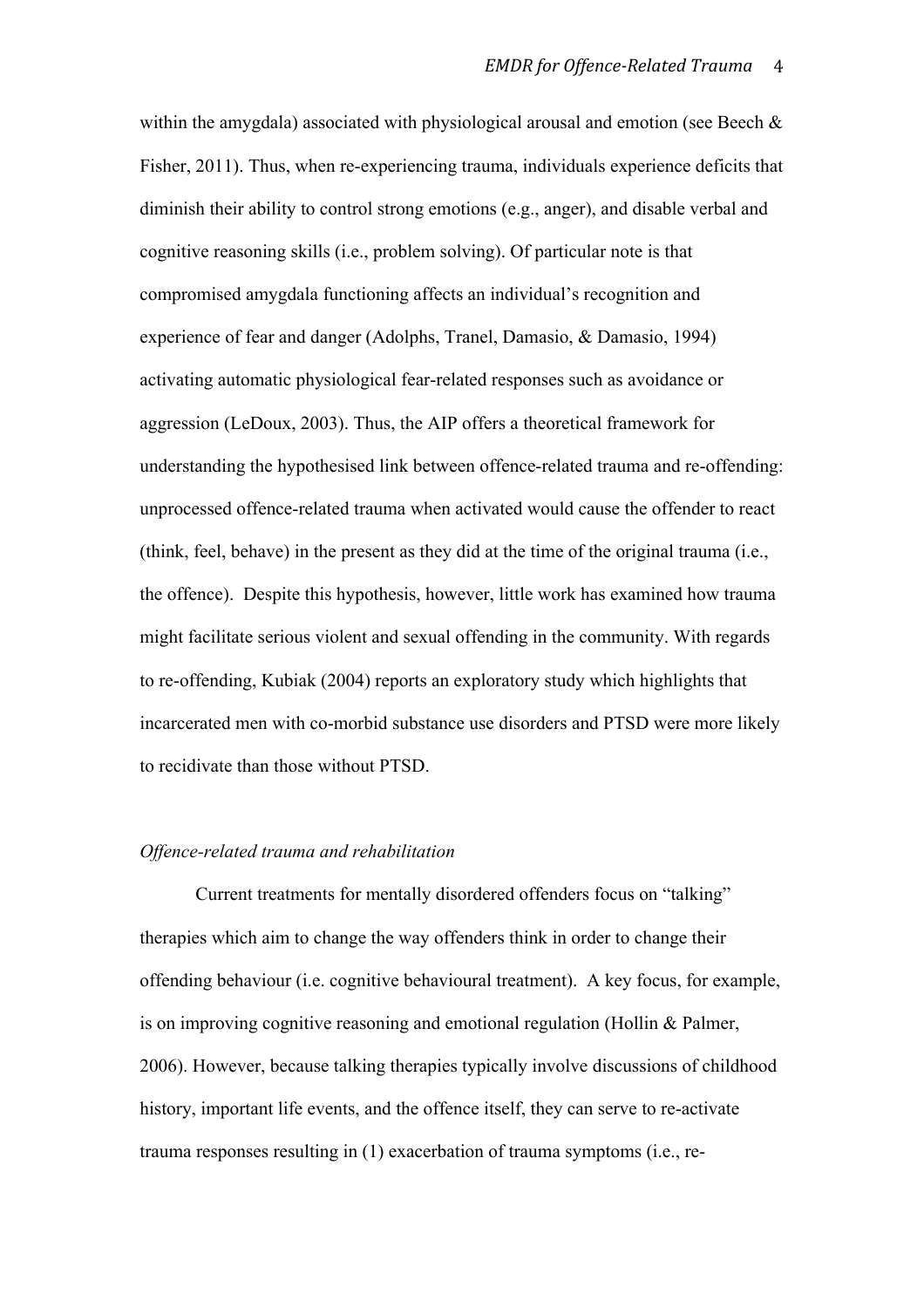traumatisation; Doob, 1992; Mueser, Rosenburg, Goodman & Trumbetta, 2002), and (2) an individual who is resistant to treatment since their brain functioning and chronic stress do not allow them to adequately process and integrate rational talking therapy (Beech & Fisher, 2011; Gray et al., 2003; McFarlane, Brookless & Air, 2001; Mueser et al., 2002). For instance, in one case study it was shown that trauma can indeed be generated via conventional treatment (Rogers et al., 2000). Consequently, traumatised violent and sexual offenders may be released into the community when they are still at risk of re-offending.

#### *Effective treatment of trauma*

NICE Guidelines recommend either Cognitive Behavioural Therapy (CBT) or Eye Movement Desensitisation and Reprocessing (EMDR) for the treatment of psychological trauma (NICE, 2005). Research has shown both CBT and EMDR as being effective in the reduction of trauma symptomatology (see Seidler & Wagner, 2006 for a comparative meta-analysis), however, individuals have been found to make treatment gains in fewer sessions with EMDR compared to CBT (Jaberghaderi, Greenwald, Rubin, Zand, & Dolatabadi, 2004; de Roos et al., 2011). EMDR is a form of psychotherapy, theoretically linked to the AIP model of brain functioning (Shapiro, 1995, 2001) described earlier. During EMDR the client is instructed to attend to the traumatic event(s) in brief doses while receiving bilateral brain stimulation (e.g. following the therapist's fingers with eye movements or alternating right and left hand-taps). This bilateral stimulation is believed to open up the brain's natural information processing avenues, enabling more adaptive associations to be made. Ultimately, as more adaptive associations are made to the traumatic event adaptive processing enables the event to be processed into long-term memory (Shapiro, 2009).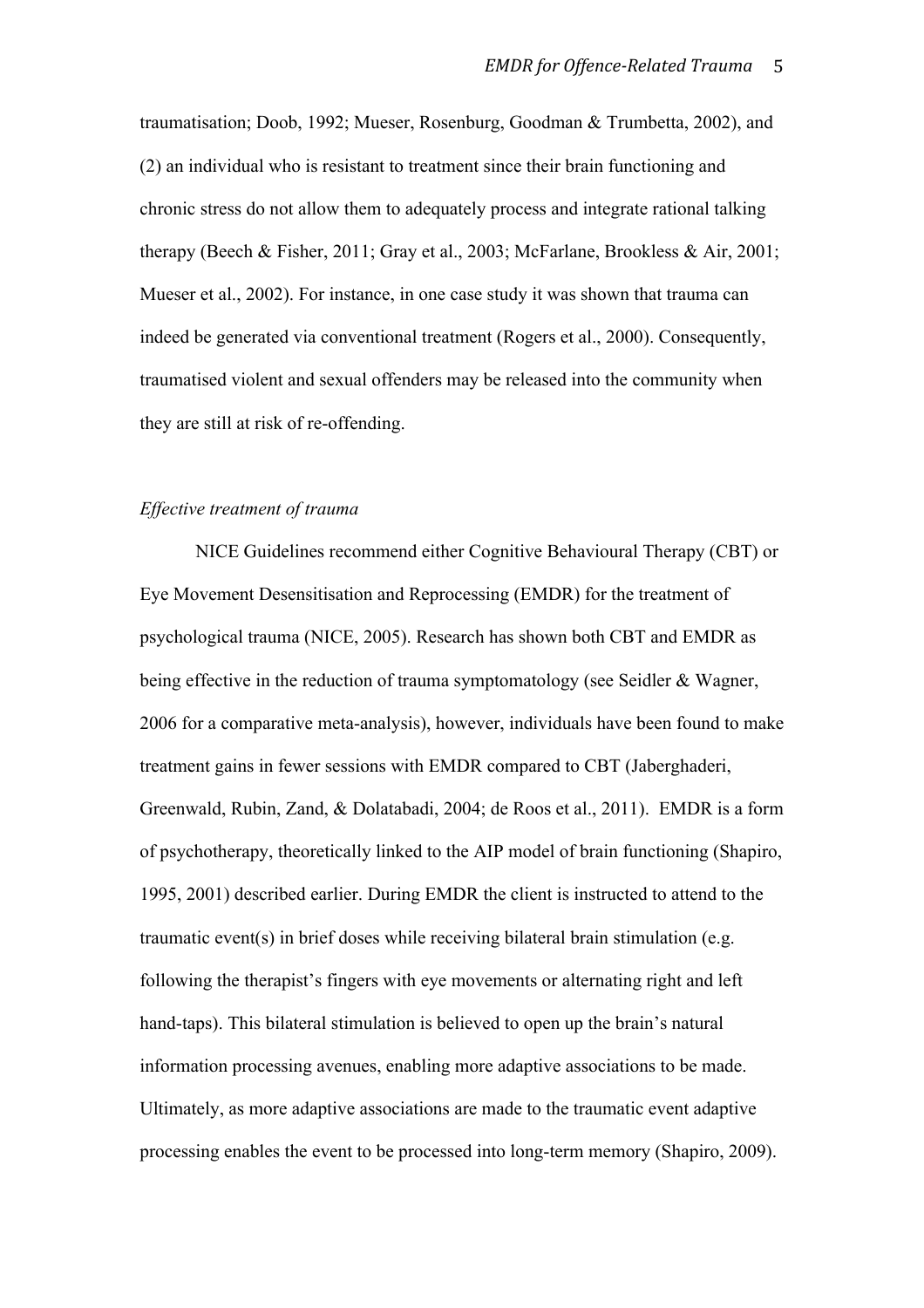As a result, clients are able to recall the episode as distressing but are no longer 'stuck' in the traumatic event (see Hornsveld, Houtveen, Vroomen, Aalbers, & van den Hout, 2011 for an alternative explanation of the mechanisms behind EMDR). EMDR has accumulated an impressive evidence-base (Bisson & Andrew, 2007; NICE, 2005) and is deemed to be one of the swiftest methods for resolving trauma (Shapiro, 2004). Notably, EMDR does not require strong articulation skills making it an ideal intervention for offenders with poor verbal ability.

Despite the potential utility for EMDR to be applied with offenders presenting with offence-relating trauma in order to possibly reduce re-offending, only three published studies have examined EMDR with offenders (Pollock, 2000); all of which report positive EMDR effects. One was a single case study examining the effects of EMDR with a homicide offender with offence related trauma (Pollock, 2000). Ricci (2006) report another case study with an incestuous child abuser; and finally, Ricci, Clayton and Shapiro (2006) examined EMDR as an adjunct to standard sexual offender treatment for sexual offenders with unresolved childhood trauma (Ricci et al., 2006) and found significant post treatment improvements on six areas specific to sexual offending (e.g., sexual thoughts). However, to date, there is no published research investigating the effectiveness of EMDR in mentally disordered offenders presenting with offence-related trauma.

In summary, there is a sub-population of mentally disordered violent and sexual offenders who experience unresolved trauma relating to their offending behaviour. Furthermore, a growing body of research suggests that: (1) standard therapy may retraumatise offenders, and (2) unresolved trauma severely blocks the positive benefits of talking therapies. Although EMDR is deemed effective in the treatment of PTSD (NICE; 2005) we do not know how effective this therapy is for the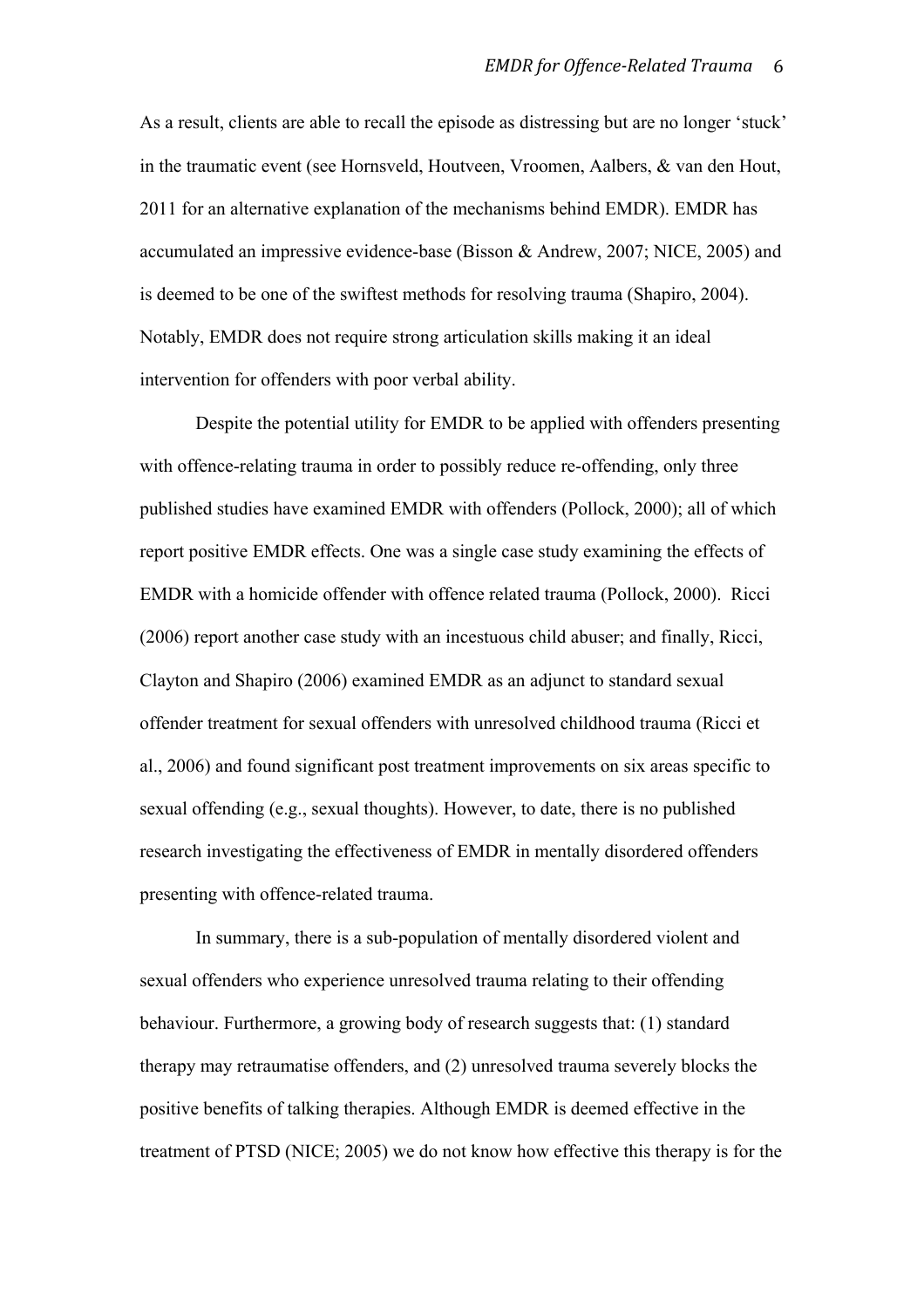treatment of offence-related trauma. The present paper describes the application of EMDR with a sex offender presenting with offence-related trauma, whose offences occurred in the context of serious mental disorder.

#### **Case study**

#### *Participant*

'Mark'<sup>1</sup> is a 26 year old man who had a preliminary diagnosis of Paranoid Schizophrenia and was detained in a medium secure unit in England under Section 37/41 of the United Kingdom's Mental Health Act (1983). His index offences were two counts of 'Gross Indecency' and he had a previous history of sexual offending, including sexual assault, voyeurism and harassment. His offending behaviour extended over a period of one year and appeared to have coincided with a noticeable deterioration in his mental state and functioning. The consensus regarding Mark's sexual offending was that it arose in association with general disinhibition related to a psychotic process illness. This was further borne out by his favourable response to anti-psychotic medication and subsequent reduction in overt sexualised behaviour. Mark had previously attended two Sex Offender Treatment Programs (SOTP), both of which were conducted within the framework of Cognitive Behavioural Therapy (CBT) – primarily focusing on the four main groups of risk factors empirically associated with sexual offending; namely: *inappropriate sexual arousal/fantasy*, *offence-supportive thinking* (including victim empathy), problems with *self-regulation*, and *intimacy deficits* (Thornton, 2002)*.* Mark had made minimal therapeutic gains following attendance at his first SOTP, being described as poorly motivated to address his offending behaviour evidenced by his reluctance to talk during group sessions.

**The set of the construct of the construm**<br><sup>1</sup> Details have been altered for anonymity purposes. Mark provided informed consent for this case study to be written.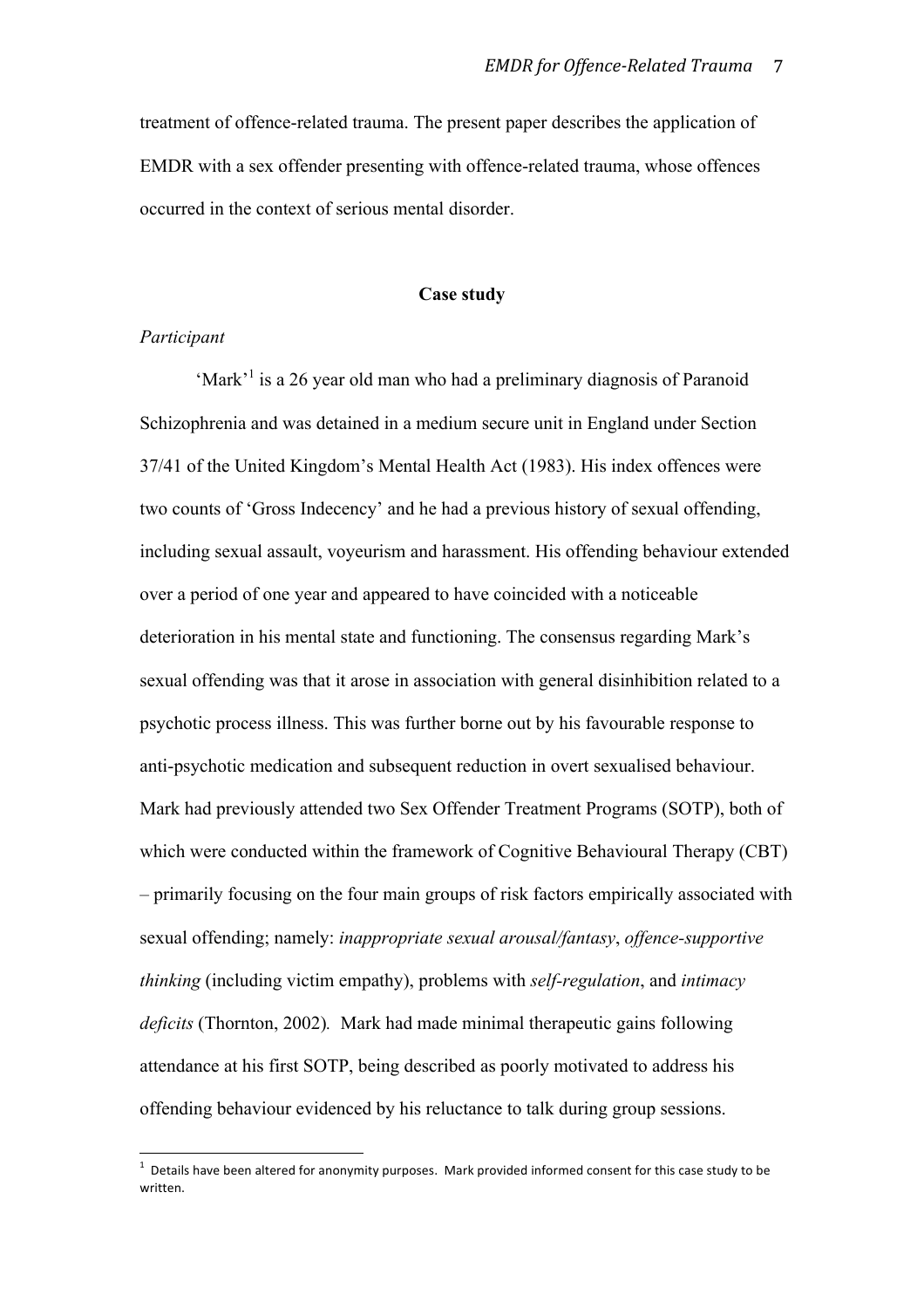However, he engaged well during the second SOTP and made some improvements in all four main groups of risk factors. Despite his improved engagement, therapeutic gains from the SOTP were short-lived; Mark continued to exhibit high levels of anxiety, and appeared to actively sabotage any progress he perceived himself to be making and described an overwhelming fear of being discharged into the community. Mark eventually disclosed that he was experiencing intrusive thoughts and flashbacks relating to his past sexual offending. Despite the fact that his offences had occurred over five years previously he seemed to process himself as a current risk towards females and this belief was resistant to verbal challenges and other standard CBT approaches. Mark admitted to avoiding places where he could find himself alone with females and to over-controlling his actions if his avoidant strategy failed.

#### *Materials*

The hypothesis that Mark could be experiencing offence-related trauma was considered and the Impact of Events-Revised (IES-R; Weiss & Marmar, 1997) scale was used to measure the impact of his offending behaviour. The IES-R is a 22 item self report measure that is used to assess post-trauma psychopathology in adults. The IES-R has 3 subscales: intrusion, avoidance and hyper-arousal, as well as a total stress score. Higher scores on the IES-R indicate higher levels of post-trauma symptomatology. In general, the IES-R is not used to diagnosis PTSD, however, cutoff scores for what is considered clinical and non-clinical range are as follows: 0-8, subclinical; 9-25, mild range; 26-43, moderate range; and 44 plus, severe range. Mark endorsed symptoms indicating the presence of trauma reaction and indicated that his offences remained unprocessed and that he was traumatised by his own actions. Indeed his pre-EMDR score of 33 (moderate range) revealed that Mark had had sufficient symptomatology to warrant seeking clinical treatment.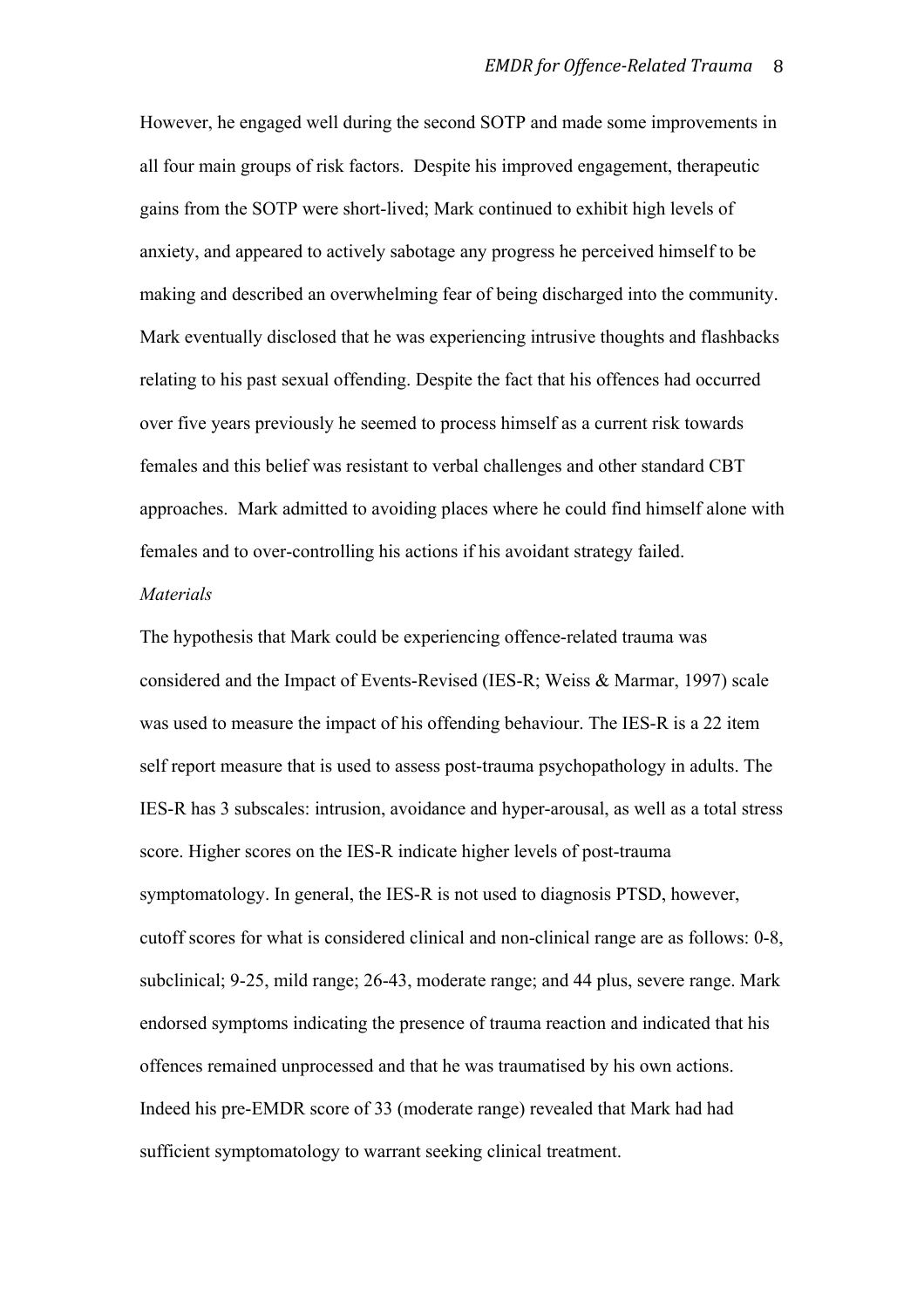In addition to the IES-R, two other measures were used during the assessment phase of EMDR treatment, these were: i) the Subjective Units of Distress (SUDs<sup>2</sup>; Wolpe, 1990), which is a scale of 0-10 that measures trauma-associated emotional disturbances. The participant is required to provide a score to indicate the level of disturbance they feel in relation to the disturbing event. The intensity recorded relates to the here and now; reduction in score over the course of treatment suggests movement towards trauma resolution; and ii) Validity of Cognition (VOC; Shapiro, 1995), which measures cognitive beliefs associated with trauma. In order to ascertain a VOC score, the therapist asks the client to provide a negative cognition associated with the disturbing event. They are then asked to consider a positive cognition to be associated with the same image. While holding the picture of the disturbing event and the positive self-perception in mind, the participant is asked to assess on a scale of 1 (totally false) to 7 (totally true) how true the positive self-perception feels so that an initial "validity of cognition" (VOC) score can be obtained.

By recording the SUDS and VOC scores at the beginning of treatment, a baseline can be established from which progress can be monitored.

#### *Treatment procedure*

An extended assessment indicated that Mark was suitable for EMDR treatment; however, some time was spent in the preparation stage to ensure that he could tolerate high levels of affect. Two sessions were dedicated to Resource Development and Installation (RDI), which is a technique used for ego strengthening and stabilisation. Mark was socialised with ease to the psychological model of trauma

<sup>2</sup> SUDs in this context are not to be confused with the term 'Seemingly Unimportant Decisions' used in relapse prevention.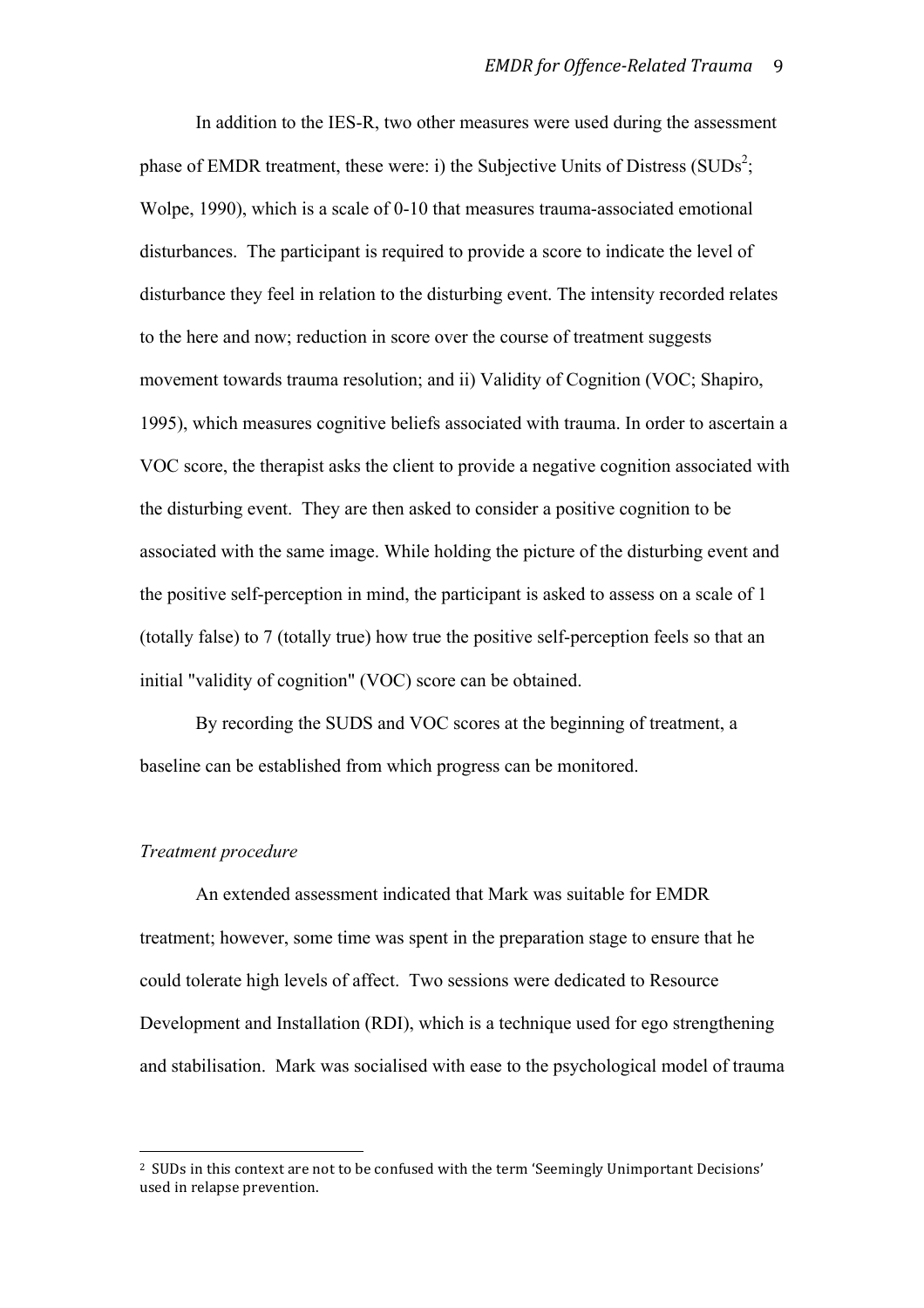and appeared to have an excellent understanding of the rationale for using EMDR, stating "*I don't know how to move on from my offences".* 

Mark was treated using the standard protocol for EMDR (Shapiro, 1995). In brief, during the assessment phase of treatment, the components of the target include an image of the memory to be held in mind (both the negative and desired positive self-assessments associated with the memory), the emotions connected to the memory, as well as any accompanying physical sensations. While holding the picture and positive self-perception in mind, Mark was asked to assess on a scale of 1 (totally false) to 7 (totally true) how true the positive self-perception feels so that an initial VOC score could be obtained. With the emotions, the image and the negative selfbelief, Mark was asked to assess on a scale of 0 (neutral/no distress) to 10 (extreme distress) how disturbing the memory was so that an initial SUDs score could be recorded. Mark reported the image of the victim of his sexual assault when he had assaulted her; the worst part of the memory was "*the look on her face*". The negative cognition which expressed his belief about himself was "*I am out of control*" and his emotions was guilt, fear and shame. The identified body sensations were a feeling of 'butterflies' in his stomach and a "*choking feeling*" in his throat. Mark reported an initial SUDs score of 8, indicating high levels of distress. The positive cognition "I can control myself" Mark rated as 2 out of 7 (untrue) at baseline. During the desensitisation phase, whilst Mark was holding all of the identified target components in mind, the therapist induced repeated bilateral hand-taps<sup>3</sup>. Mark was asked to "just notice" any images, thoughts, sensations or feelings that he experienced. After a set (lasting between 60-75 seconds) of bilateral hand-taps, Mark was asked to provide brief feedback on what had come into awareness. The therapist did not make any

<sup>3</sup> Bilateral hand taps, as opposed to other forms of bilateral stimulation (i.e. eye movements, or auditory stimulation) were used simply because this was Mark's preference.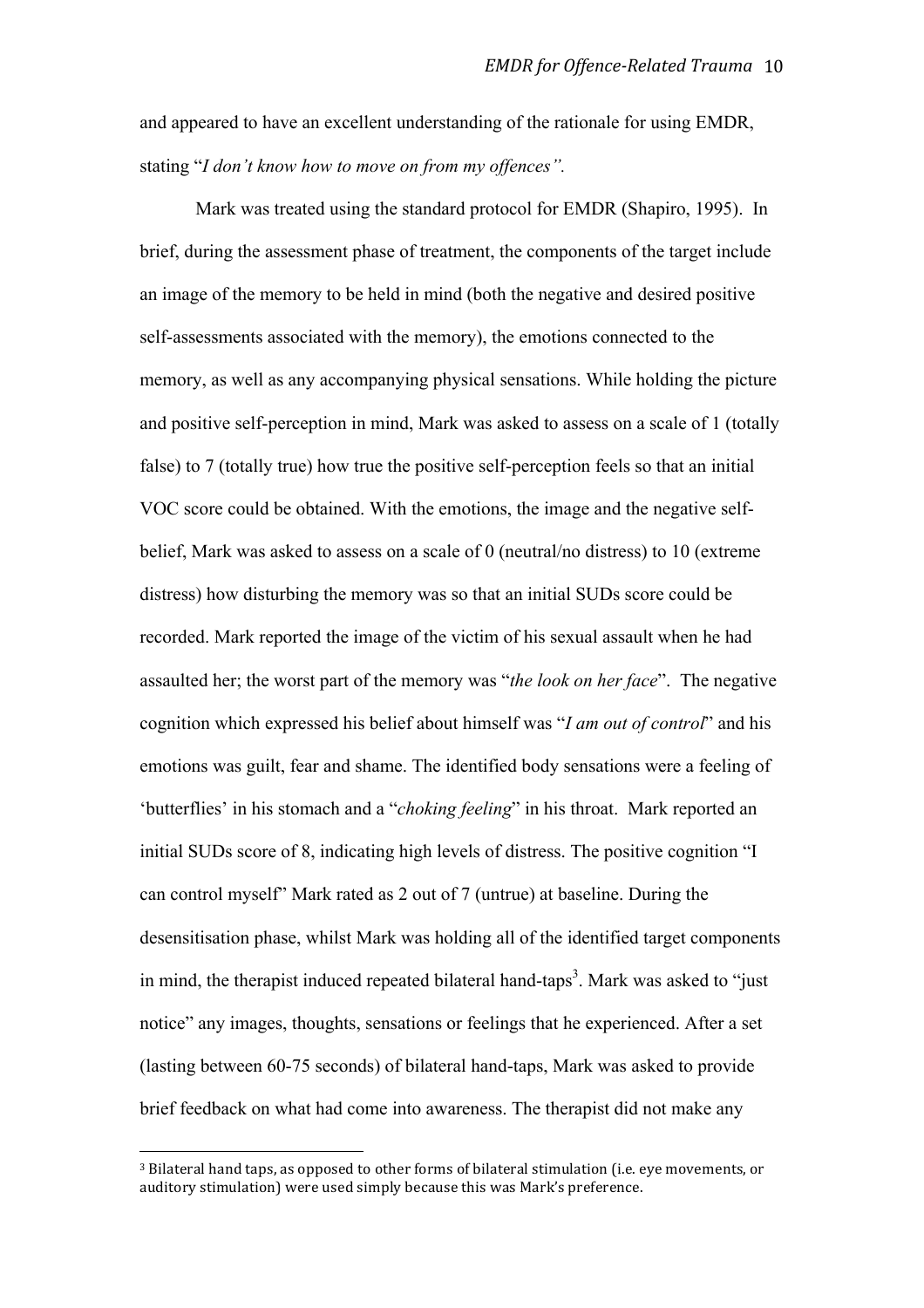interpretation, but rather asked Mark to "just go with that" and recommenced another set of hand-taps. SUDs scores were recorded throughout the process. When Mark would report no change (suggesting that a memory channel or network had been processed) – he was asked to return to the target memory and provide a SUDs score. Crucially, EMDR is considered a three-pronged approach, whereby the treatment focuses not just on the past problem or trauma, but also on the present and future. To illustrate this, once the touchstone event (i.e., the offence) was processed, therapy focused on triggers in the present that continued to distress Mark (e.g., being alone with women), before installing a future template of behaviour (i.e., how would you like to see yourself handling a trigger situation in the future?).

Mark attended six weekly EMDR sessions, each lasting for up to 75 minutes. Treatment was administered by a clinical psychologist who had completed three-part training in EMDR. The majority of sessions focused on the target memory relating to his Sexual Assault and Voyeurism offences. He reported a reduction in SUDs over the first 3 sessions, but despite a significant amount of seemingly adaptive processing he noted that he could not reduce his SUDs below 4/10 because "*of what happened in prison*" as a consequence of the offences. Evidently Mark had been the victim of assault whilst in prison (prior to receiving his Hospital Order) and this event became the target memory for processing in its own right. Once this traumatic memory had been effectively processed he reported "*a shift in my thoughts*" in relation to his offences and following another 2 sessions of EMDR, his SUDs reduced to 1/10. It is of note that during the desensitisation phase, Mark appeared to be drawing on material that he had covered during the SOTP – almost as though an adaptive network which had internalised the material was enveloping around the traumatised or 'stuck' network. He described feeling "*more at peace*" and stated "*for the first time in 7 years*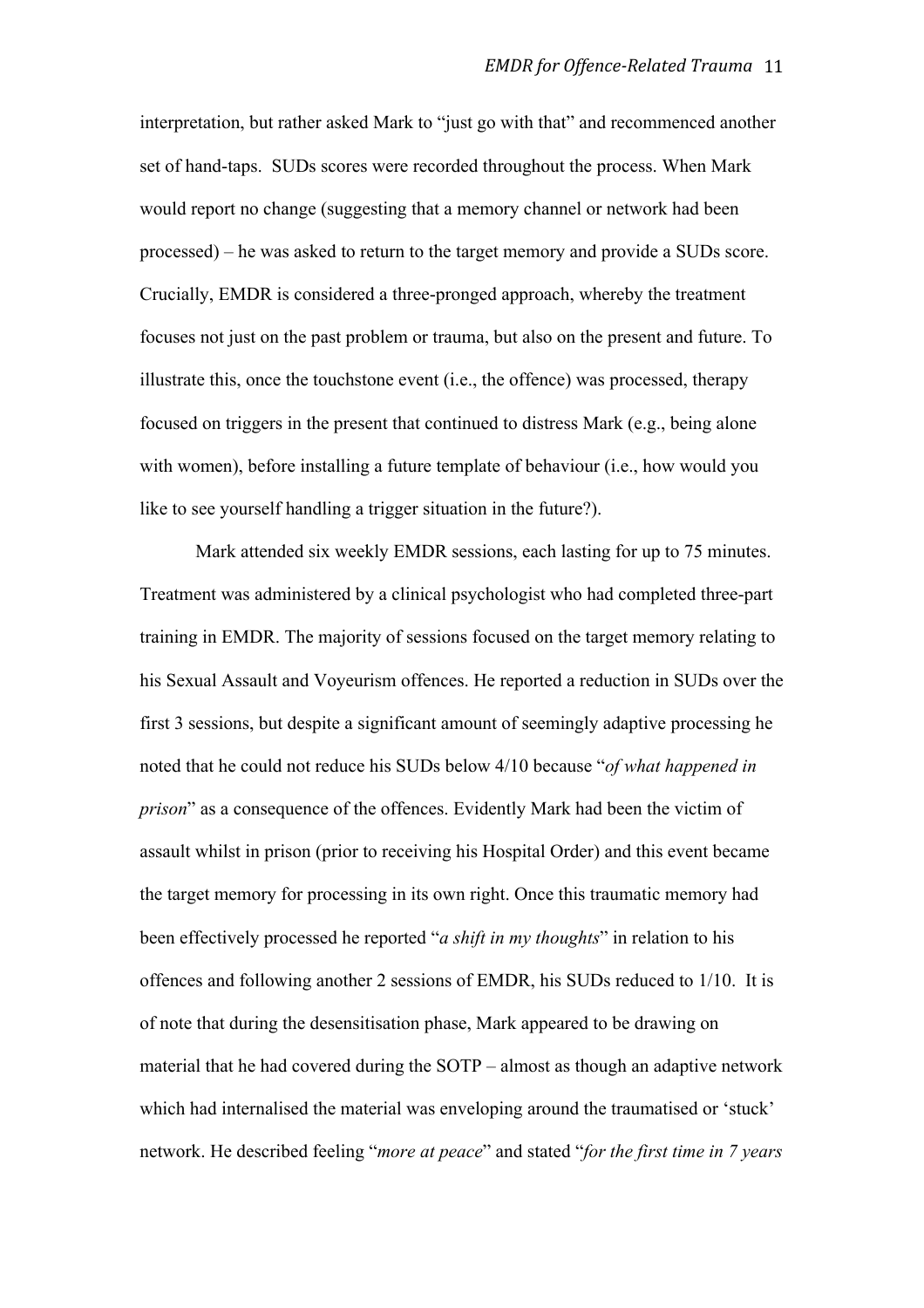*I really do believe that I wouldn't do anything like that again"*.

During the installation phase, the positive cognition "*I can control myself"* was installed with relative ease and Mark rated the positive cognition as 7 (completely true) after 3 intervals of slow bilateral hand-taps.

## *Evaluation*

As can be seen in Table 1, Mark's SUDs reduced from 8 to 1, and his VOC score increased from 2 to 7 post-EMDR treatment. Accordingly, a reduction to a SUD's level of 0 or 1, along with a VOC of 6 or 7 is considered a strong indication that both desensitisation and positive restructuring has occurred (Shapiro, 2001).

The IES-R was re-administered at one-month, 3 month and 12 month follow ups, and scores showed a continual reduction in trauma symptomatology over the 12 month period (see Table 2 below), resulting in scores falling well within non-clinical range. It is of note that his IES-R increased slightly at the 12-month follow-up; this increase may be explained by the fact that administration of the psychometric coincided with his discharge to the community and may reflect general background anxiety.

Subjective feedback from Mark was consistent with objective data as he described a sense of "*moving on from the past"* and an improved ability to "*express myself*". These subjective observations were also noted by staff members, who reported that Mark was more relaxed on the ward and more forthcoming with his concerns.

Post EMDR treatment Mark began using his unescorted (Section 117) leave from hospital to its maximum without incident, and reported a reduction in anxiety whilst away from the unit. He described his leave as "*enjoyable*" as opposed to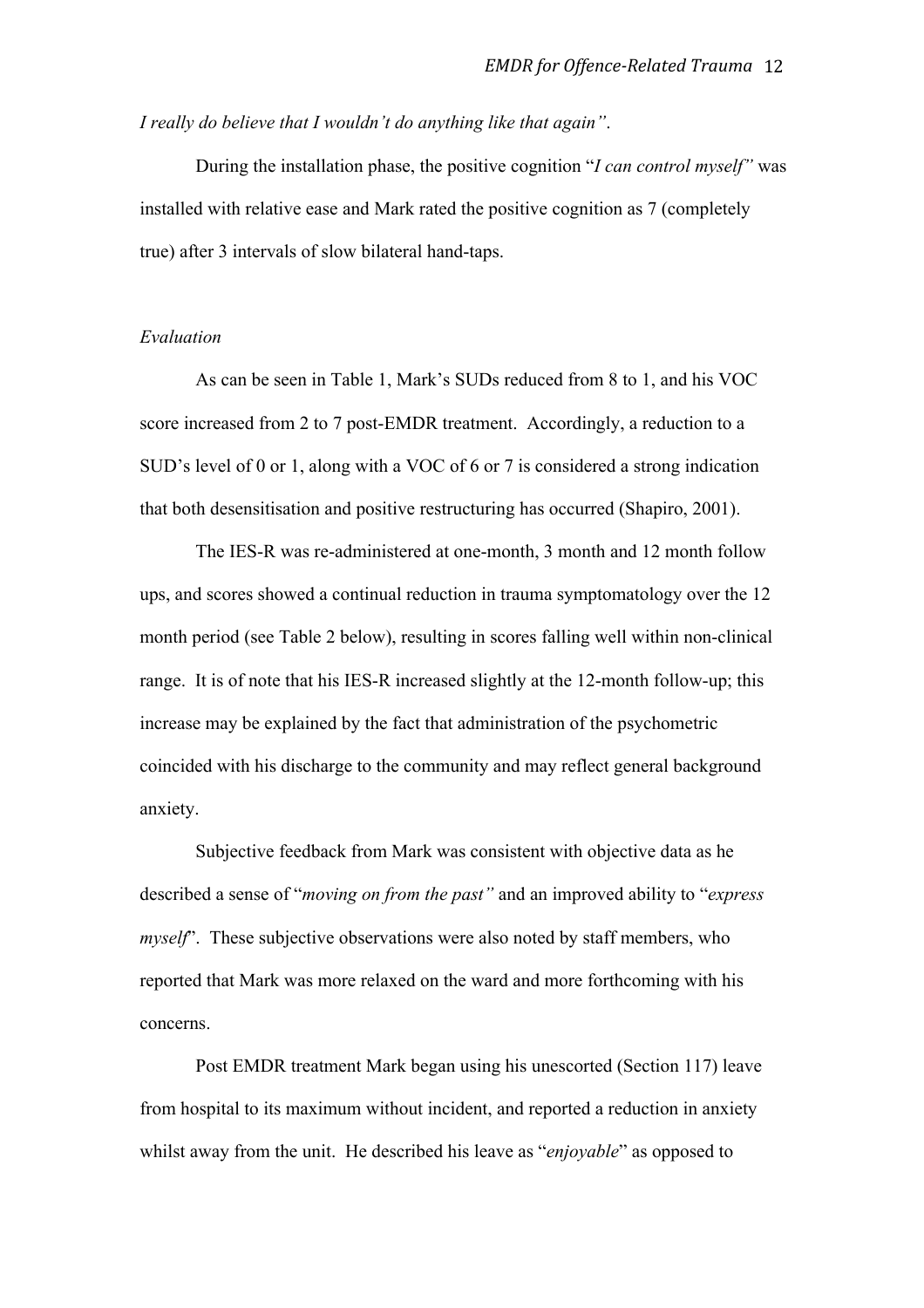"*stressful*". Mark's clinical team began planning for his discharge 6 months following completion of EMDR treatment and he was successfully discharged into the community by the time of the scheduled 12-month follow-up. No other treatment methods were provided to Mark during the follow-up period.

[Insert Table 1 about here]

[Insert Table 2 about here]

## **Discussion**

The present case study explored the efficacy of the EMDR standard protocol for the treatment of offence-related trauma in a mentally disordered sexual offender. Treatment effects were evaluated by disturbance ratings (SUDs), standardised measures, and subjective and objective feedback. Inspection of all areas of evaluation indicates that initial treatment effects were striking. Moreover, IES-R scores at one-, three-, and twelve-month follow-ups demonstrated that these treatment gains were maintained. Given that Mark did not receive any other treatment during the follow-up period, this offers support for the potential efficacy of the EMDR intervention for the treatment of his offence-related trauma.

Mark had previously attended two Sex Offender Treatment Programme (SOTP) groups, both of which were CBT-based. He made limited gains in the first group (this was likely due to the fact that he was experiencing ongoing symptoms of severe mental illness at the time), and despite engaging well in the second SOTP, Mark appeared unable to internalise group material and made limited, short-term treatment gains from his attendance. Research suggests that Mark's resistance to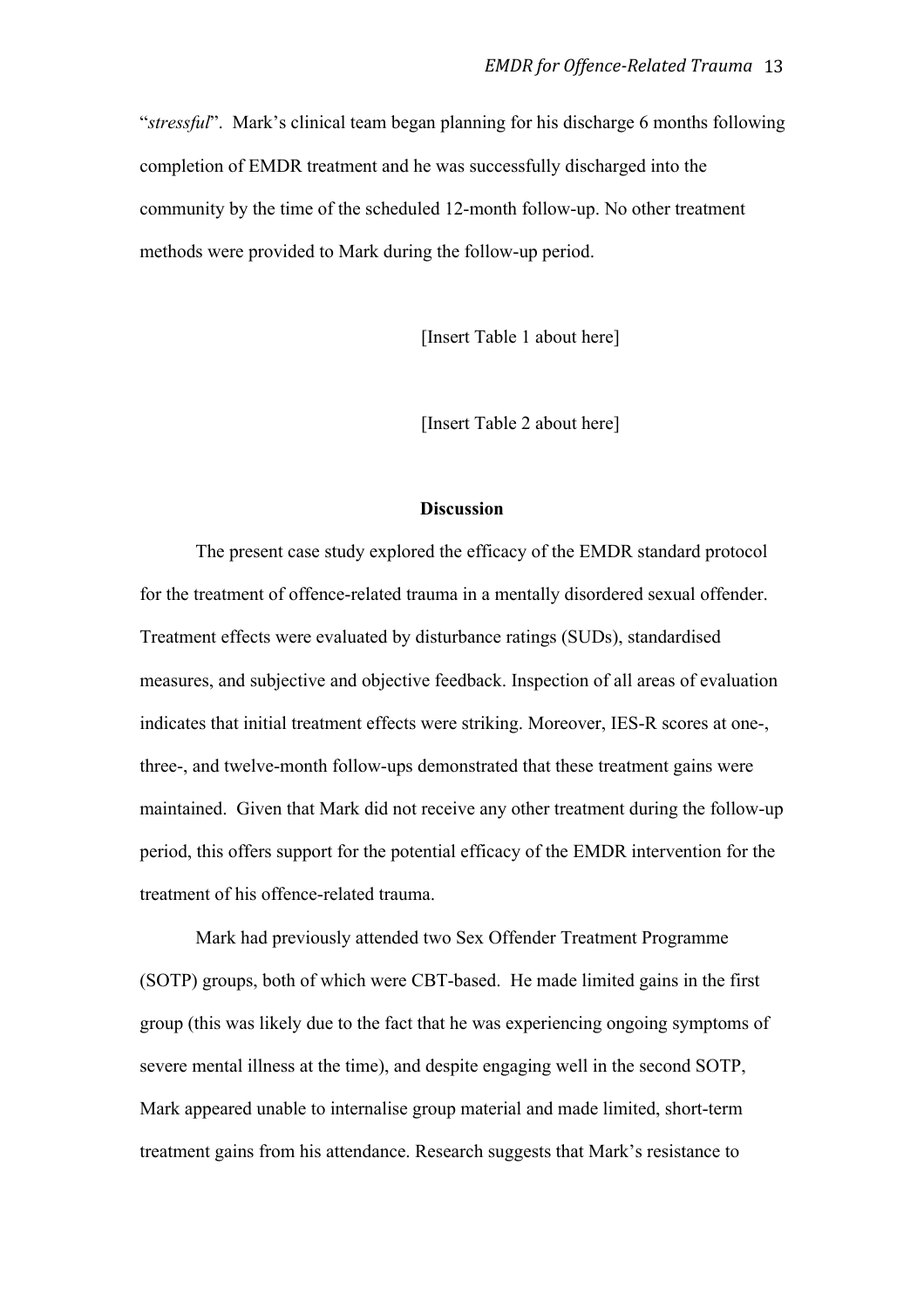verbal-based treatment approaches may have been thwarted by: 1) ongoing trauma symptomatology related to his offences, i.e. re-traumatisation (Rogers et al., 2000); and/or 2) brain malfunctioning functioning as a consequence of chronic stress (i.e. trauma) – compromising his ability to process and integrate talking therapies (Beech & Fisher, 2011; Gray et al., 2003; McFarlane et al., 2001; Mueser et al., 2002). Based on this, it is postulated that if Mark had not disclosed his trauma symptomatology, he could potentially have been discharged into the community still at risk of reoffending.

These preliminary findings raise several key clinical considerations which relate to the identification and subsequent resolution of offence-related trauma. Firstly, all offenders should be screened for offence-related trauma prior to engaging in any offending behaviour programme. Trauma symptomatology is (usually) routinely collected at admission to a secure forensic unit; however, the *nature* of the trauma is rarely identified. Secondly, in order to avoid re-traumatisation and exacerbation of symptomatology, offenders presenting with unresolved trauma relating to their offences should not undertake offence-related interventions until they have reached trauma resolution. Finally, given the impact that trauma has on brain functioning, offence-related trauma may be best treated by non-verbal approaches – which EMDR is. Arguably, given the possible link between unresolved trauma and recidivism (Kubiak, 2004), identification of offence-related trauma and subsequent resolution of trauma symptomatology is of paramount importance for effective offender rehabilitation.

Although EMDR is deemed effective in the treatment of PTSD (NICE; 2005) we do not yet know how effective this therapy is for offenders presenting with offence-related trauma. However, results of the present case study are consistent with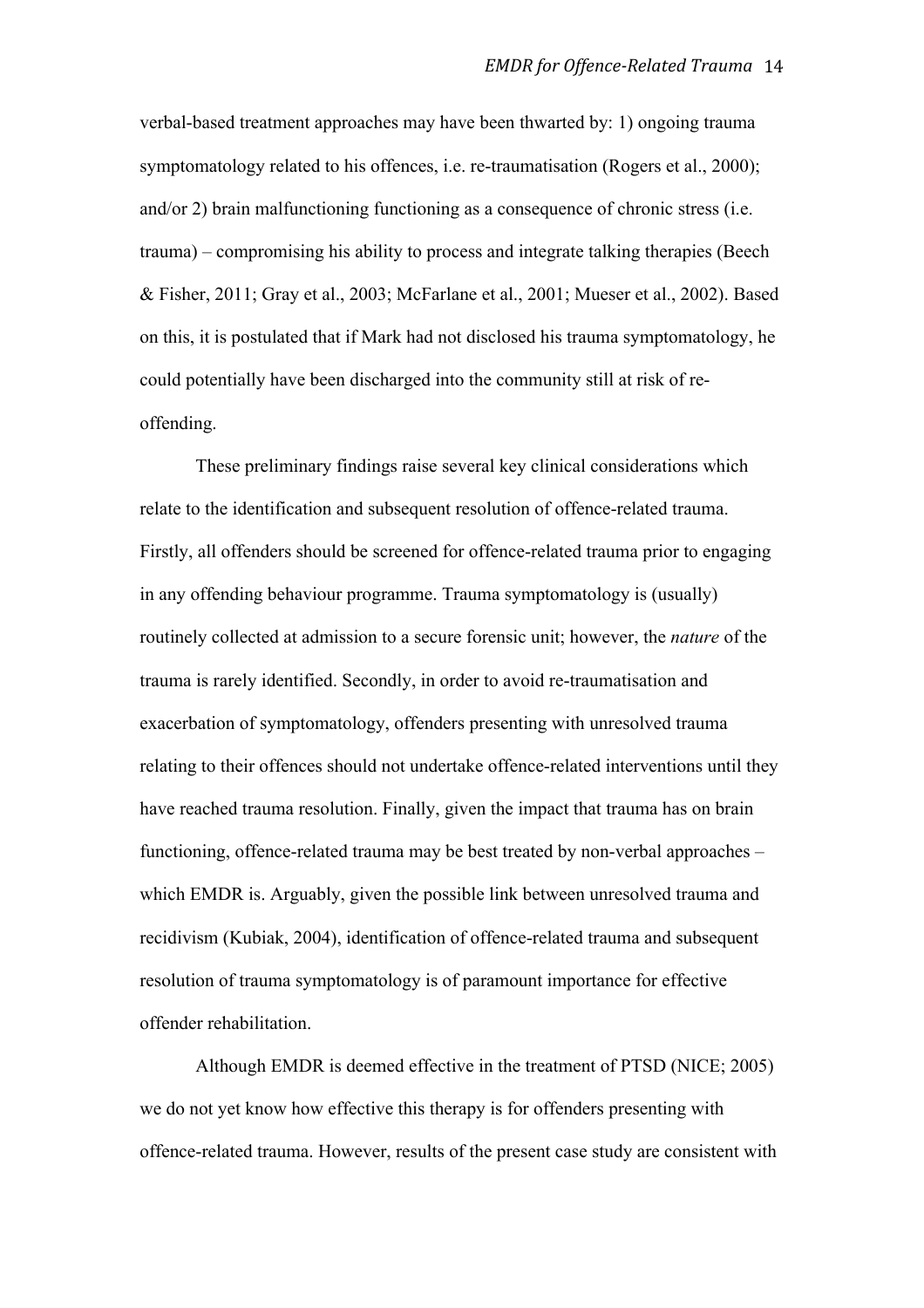a previous case study involving the treatment of offence-related trauma for homicide (Pollock, 2000) and lend further support for the application of EMDR for this specific type of trauma presentation. As a single case study, it is not possible to generalise findings to all offenders and this highlights the need for rigorous research targeting offence-related trauma with EMDR. Several authors have raised the issue of the importance of trauma resolution in offenders (e.g. Payne et al., 2008; Gray et al., 2003; Rogers et al., 2000), but to date, no research has attempted to address this on a large-scale. Advancements in theoretical understanding of offence-related trauma are imperative to aiding improvements in clinical treatments and elucidating the relationship to recidivism.

Since the advent of EMDR in 1989, this treatment approach has evolved in order to treat specific types of clinical presentations; and there are now protocols for the treatment of bereavement (Solomon & Rando, 2007); phobias (de Jongh, 1999); and addiction (Popky, 2005). The AIP model (Shapiro, 1995, 2001) is the theoretical framework underlying all of these specific protocols. Mark was treated using the standard protocol for EMDR, as described by Shapiro (1995). The AIP model offers a context for understanding the key nuances specific to offence-related trauma which warrant consideration when applying the standard EMDR protocol to offenders. Firstly, unlike traumatised victims of assault (or other traumatic (non-offence) events), who perceive themselves as *at* threat, perpetuators of violence and sexual assaults will perceive themselves as *a* threat. This is an important issue with regard to the offenders risk management whilst undertaking EMDR. Secondly, one may consider the emotions of, for example, guilt or shame held in raw form by a victim of assault, as somewhat misplaced; by contrast, the same emotions held by a traumatised offender, may be considered legitimate and even protective i.e. a deterrent for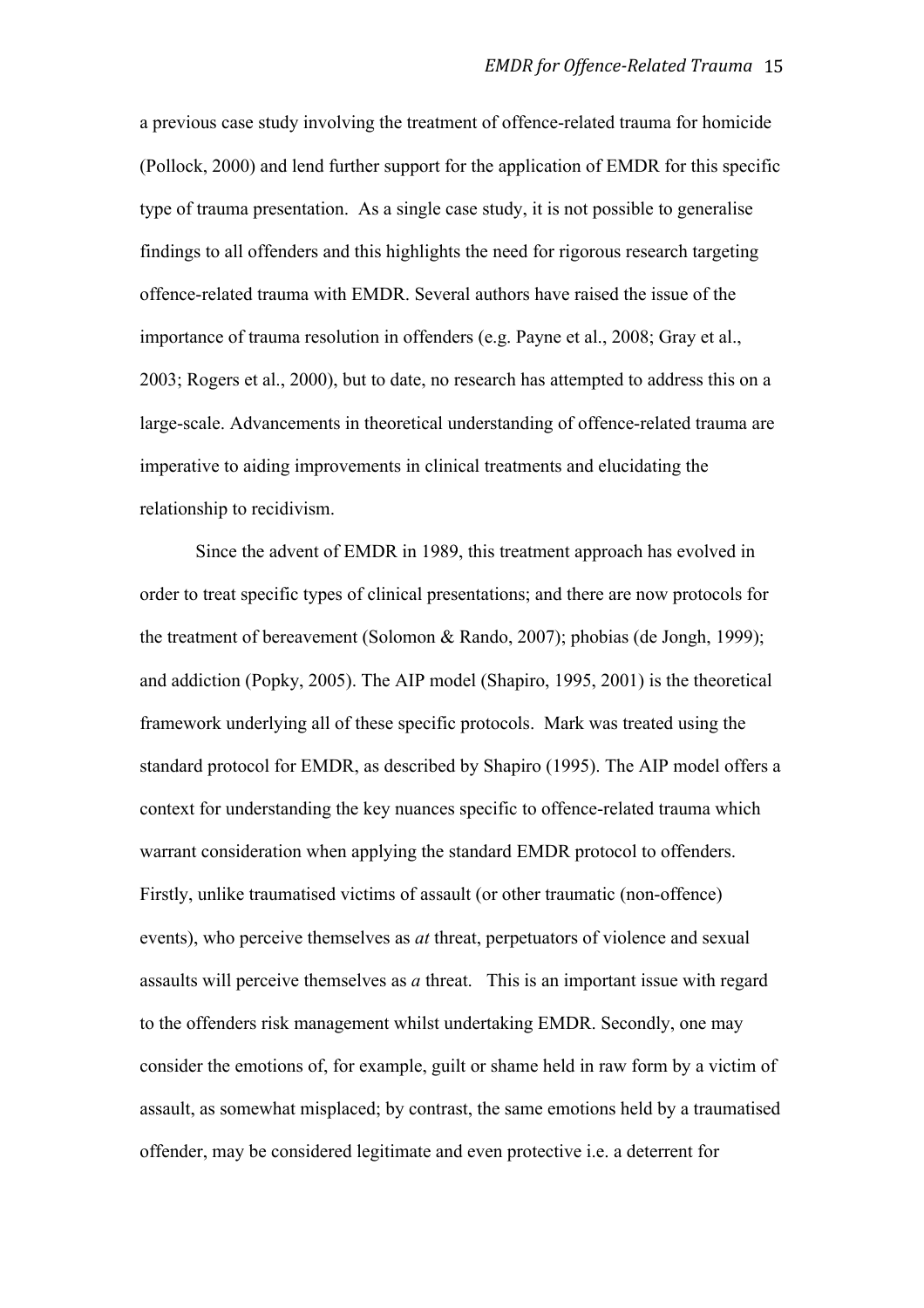committing further offences. Finally, for Mark trauma-resolution appeared to involve a move towards understanding of his circumstances at the time; acceptance that he was unable to change the past; that he was not the same person as he was when he committed the offences - but ultimately self-forgiveness. It is yet to be determined if trauma resolution for offence-related trauma differs markedly from other types of trauma. Clinical practice suggests that it does; however, this question would be best addressed by qualitatively interviewing offenders treated with EMDR in order to obtain valuable narrative information about the processes that they experienced as they moved towards trauma resolution. Together, these considerations raise the issue of whether the standard EMDR protocol is wholly suitable for the subtle differences that appear to characterise offence-related trauma, and whether there is scope for the development of a protocol for the treatment of this specific type of trauma.

In closing, results from the present case study open up a new avenue of research within the field of offender rehabilitation and the application of EMDR for the treatment of offence-related trauma. To date, although numerous factors have been identified as risk factors for sexual reoffending (e.g., inappropriate sexual interest; Hanson & Morton-Bourgon, 2005), and other variables have been identified by researchers as playing an important role in the ultimate success of group treatment (e.g., motivation to change; McMurran & Ward, 2010; Pellissier, 2007), little focus has been paid to the identification of trauma related factors that may increase risk of reoffending and/or impact upon the successfulness of psychological group treatment. The present case study suggests that the presence of offence-related trauma may be one such factor that requires further attention from researchers.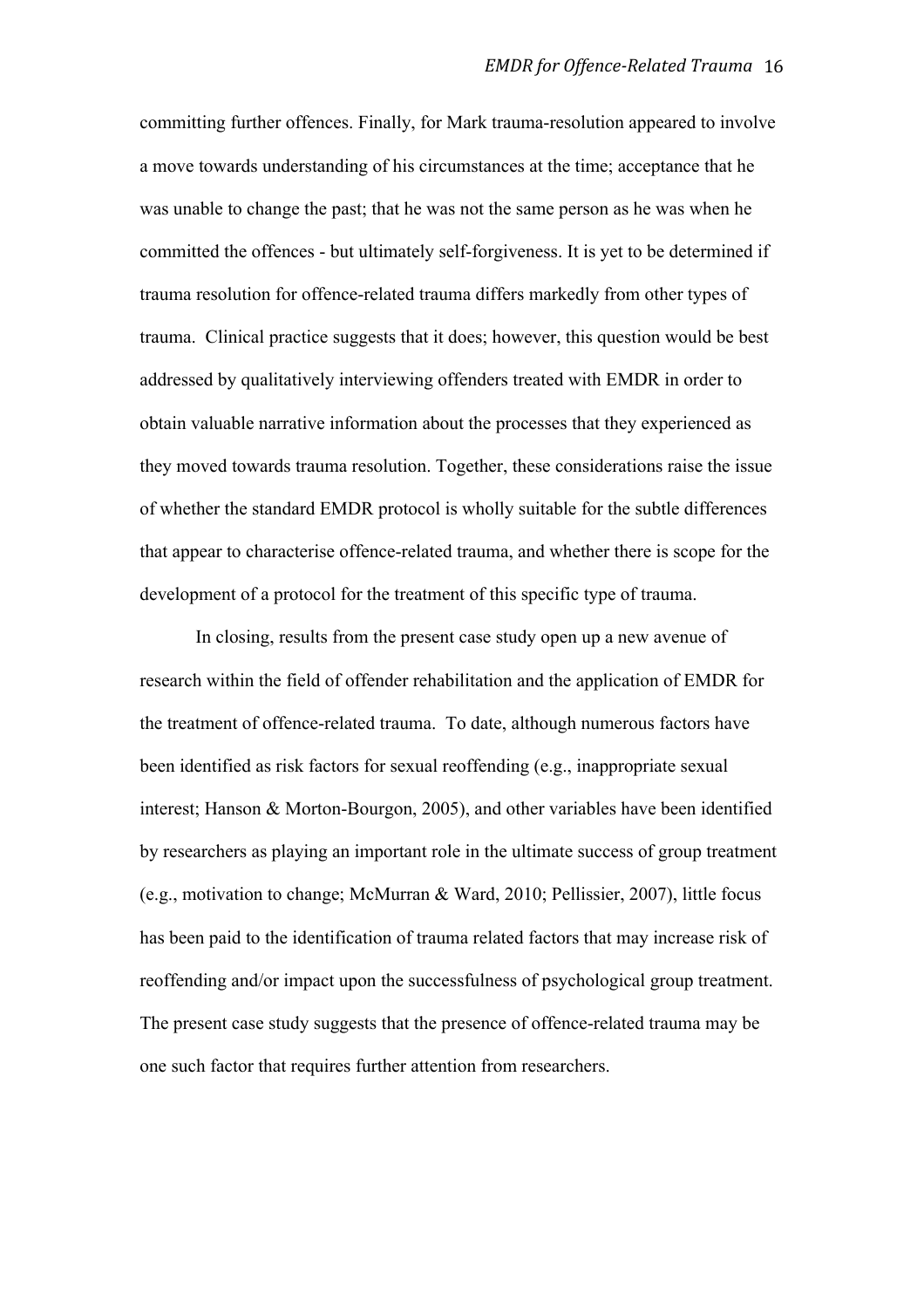Table 1: Pre-and post-EMDR Subjective Units of Distress (SUDs) and Validity of

Cognition (VOC) (and related cognitions)

| <b>Traumatic event Negative</b> | Cognition                | <b>SUD</b><br>$(rating 0-10)$ |             | <b>Preferred cognition</b> | VOC.<br>$(rating 1-7)$ |             |
|---------------------------------|--------------------------|-------------------------------|-------------|----------------------------|------------------------|-------------|
|                                 |                          | <b>Pre</b>                    | <b>Post</b> |                            | Pre                    | <b>Post</b> |
| Previous sexual<br>offences     | "I am out of<br>control" | 8                             |             | "I can control myself"     |                        |             |

Table 2: Pre-and post-EMDR Impact of Events Scale-Revised

| <b>Psychometric</b><br><b>Measure</b> | <b>Pre-treatment</b><br>score | 1-month<br>follow up | 3-month<br>follow-up | 12 month<br>follow-up |
|---------------------------------------|-------------------------------|----------------------|----------------------|-----------------------|
| Intrusion scale                       | 1.37                          | 0.37                 | 0.37                 | 0.5                   |
| Avoidance scale                       | 1.75                          | 0.62                 | 0.12                 | 0.12                  |
| Hyper-arousal scale                   | 1.33                          | 0.22                 |                      | 0.16                  |
| <b>IES-R Total score</b>              | 33                            | 10                   |                      | o                     |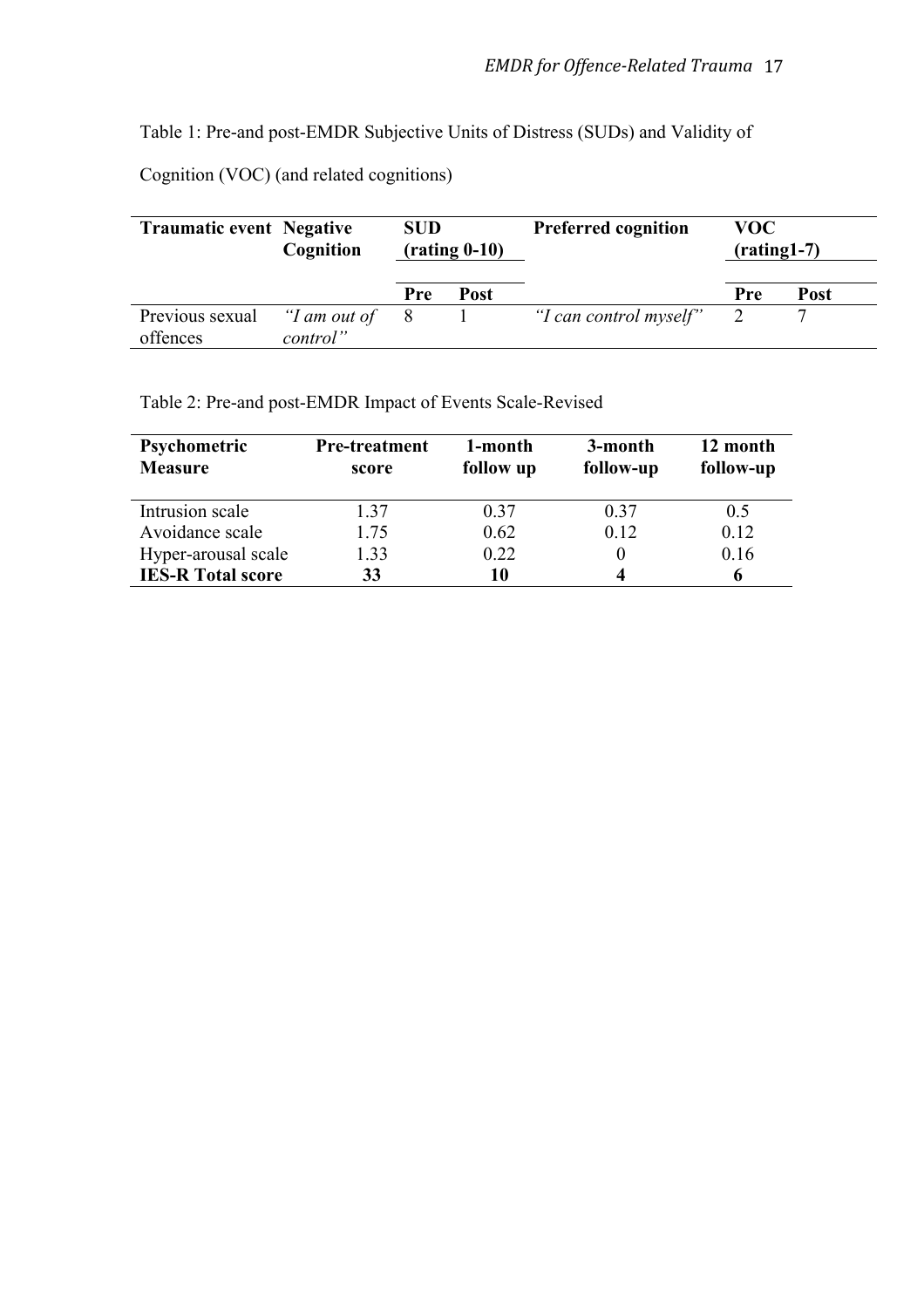#### **References**

- American Psychiatric Association. (2000). *Diagnostic and statistical manual of mental disorders, DSM-IV-TR.* Washington DC: American Psychiatric Association.
- Adolphs, R., Tranel, D., Damasio, H., & Damasio, A. (1994). Impaired recognition of emotion in facial expressions following bilateral damage to the human amygdala. *Nature*, 372, 669 – 672. DOI: 10.1038/372669a0.
- Beech, A. R., & Fisher, D. (2011). *The way forward in sex offender treatment.* University of Birmingham: [Conference] New Directions in Sex Offender Practice, Birmingham, UK.
- Bisson, J., & Andrew, M., (2009). Psychological treatment of post-traumatic stress disorder (PTSD). *Cochrane Database of Systematic Reviews*, Issue 3, Article No. CD003388. DOI: 10.1002/14651858.CD003388.pub3.
- Collins, J.J. & Bailey, S. (1990). Traumatic stress disorder and violent behaviour. *Journal of Traumatic Stress*, 3, 203 – 220. DOI: 10.1007/BF00975146.
- Crisford, H., Dare, H. & Evangeli, M. (2008). Offence-related posttraumatic stress disorder (PSTD) symptomatology and guilt in mentally disordered violent and sexual offenders. *The Journal of Forensic Psychiatry and Psychology*, 19(1), 86-107. DOI: 10.1080/14789940701596673.
- de Jongh, A., Ten Broeke, E. & Renssen, M.R. (1999). Treatment of specific phobias with Eye Movement Desensitisation and Reprocessing (EMDR): Protocol, empirical status, and conceptual issues. *Journal of Anxiety Disorders*, 13, 69 – 85. DOI: 10.1016/S0887-6185(98)00040-1.
- de Roos, C., Greenwald, R., den Hollander-Gijsman, M., Noorthoorn, E., van Buuren, S., & de Jongh, A. (2011). A randomised comparison of cognitive behavioural therapy (CBT) and eye movement desensitisation and reprocessing (EMDR) in disaster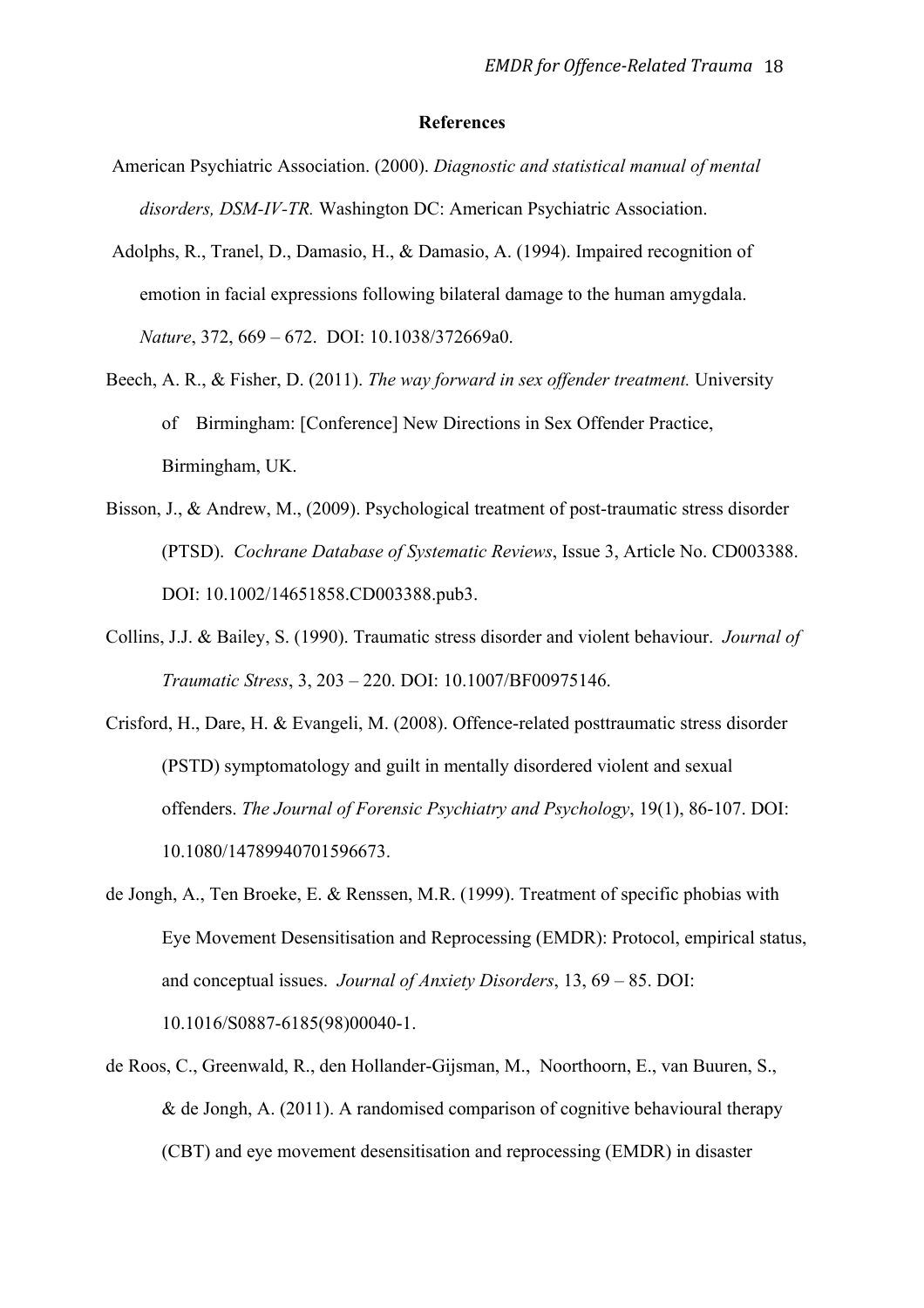exposed children. *European Journal of Psychotraumatology, 2.* DOI: 10.3402/ejpt.v2i0.5694.

- Doob, D. (1992). Female sexual abuse survivors as patients: avoiding retraumatization. *Archives of Psychiatric Nursing*, 6(4), 245-251. DOI: 10.1016/j.bbr.2011.03.031.
- Gray, N.S., Carman, N.G., Rogers, P., MacCulloch, M.J., Hayward, P. & Snowden, R.J. (2003). Post-traumatic stress disorder caused in mentally disordered offenders by the committing of a serious violent or sexual assault. *The Journal of Forensic Psychiatry & Psychology*, 14, 27-43. DOI: 10.1080/1478994031000074289.
- Hanson, R. K., & Morton-Bourgon, K. (2005). The characteristics of persistent sex offenders: A meta-analysis of recidivism studies. *Journal of Consulting and Clinical Psychology, 73*, 1154-1163.
- Hollin, C. R., & Palmer, E. J. (2006). Offending Behaviour Programmes: Development, Application and Controversies. Sussex UK: John Wiley & Sons.
- Hornsveld, H. K., Houtveen, J. H., Vroomen, M., Aalbers, I. K. D., & van den Hout, M. A. (2011). Evaluating the effect of eye movements on positive memories such as those used in resource development and installation. *Journal of EMDR Practice and Research, 5*, 146-155.
- Jaberghaderi, N., Greenwald, R., Rubin, A., Zand, S. O., & Dolatabadi, S. (2004). A comparison of CBT and EMDR for sexual abused Iranian girls. *Clinical Psychology and Psychotherapy, 11*, 358-368. DOI: 10.1002/cpp.395.
- Kubiak. S.P. (2004). The effects of PTSD on treatment adherence, drug relapse and criminal recidivism in a sample of incarcerated men and women. *Research of Social Work Practice*, 14(6), 424 – 433. DOI: 10.1177/1049731504265837.
- LeDoux, J. (2003). The emotional brain, fear, and the amygdala. *Cellular and Mollecular Neurobiology*, 23(4-5), 727-738. DOI: 10.1023/A:1025048802629.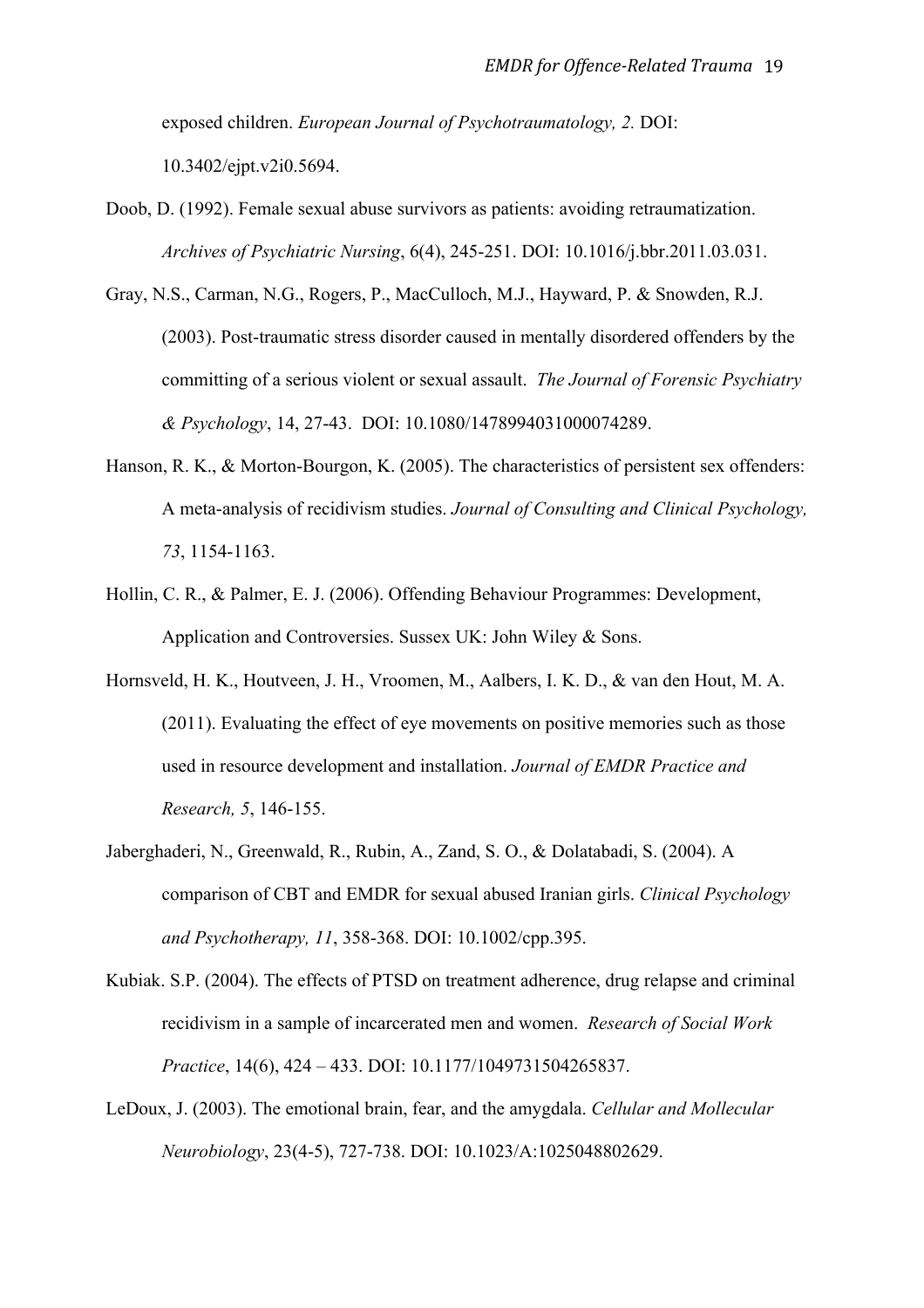- McFarlane, A.C., Brookless, C., & Air, T. (2001). Post traumatic disorder in the general psychiatric inpatient population. *Journal of Traumatic Stress*, 14, 633 – 645. DOI: 10.1023/A:1013077702520.
- McMurran, M., & Ward, T. (2010). Motivating offenders to change in therapy: An organising framework. *Legal and Criminological Psychology, 9*, 159-311. DOI: 10.1348/1355325041719365.
- Mueser, K.T., Rosenburg, S.D., Goodman, L.A. & Trumbetta, S.L. (2002). Trauma, PTSD, and the course of mental illness: an interactive model. *Schizophrenia Research*, 53(1- 2), 123-143.
- National Institute for Clinical Excellence (2005). *Post traumatic stress disorder (PTSD); The management of adults and children in primary and secondary care.* London: NICE Guidelines.
- Payne, E., Watt, A., Rogers, P., & McMurran, M. (2008). Offence characteristics, trauma histories, and post-traumatic stress disorder symptoms in life sentenced prisoners. The British Journal of Forensic Practice, 10(1), 17-25. DOI: 10.1108/14636646200800004.
- Pelissier, B. (2007). Treatment retention in a prison-based residential sex offender treatment program. *Sexual Abuse: A Journal of Research and Treatment, 19*, 333-346. DOI: 10.1177/107906320701900401.
- Pollock, P. H. (2000). Eye movement desensitization and reprocessing (EMDR) for posttraumatic stress disorder following homicide. *Journal of Forensic Psychiatry*, 11, 176- 184. DOI: 10.1080/095851800362454.
- Popky, A. J. (2005). DeTUR, an urge reduction protocol for addictions and dysfunctional behaviors. In R. Shapiro (Ed.) *EMDR solutions: Pathways to healing* (pp. 167-188). New York: W W Norton & Co. pp. 360.

Ricci, R. J. (2006). Trauma Resolution Using Eye Movement Desensitization and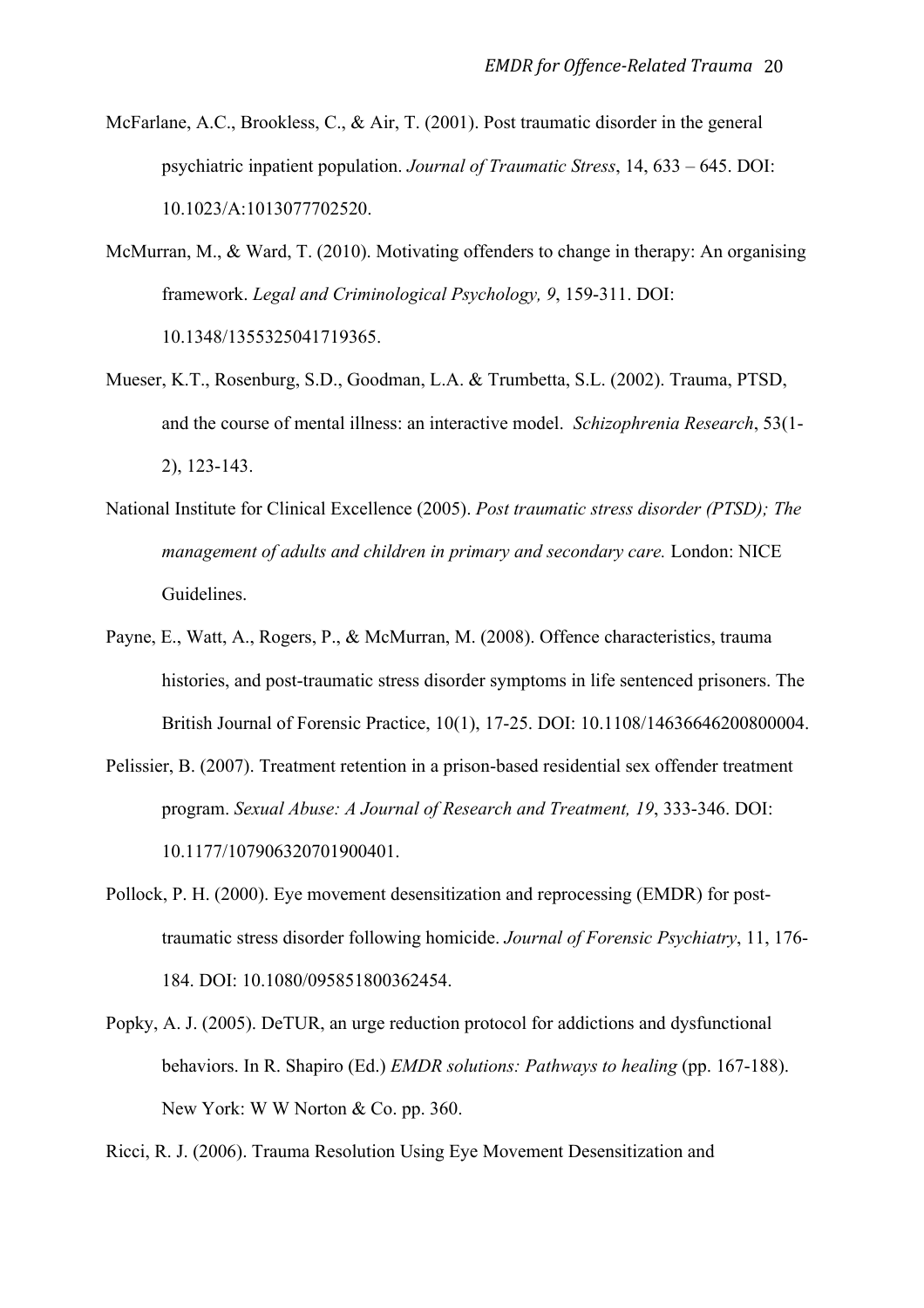Reprocessing With an Incestuous Sex Offender An Instrumental Case Study. *Clinical Case Studies, 5*, 248-265.

- Ricci, R. J., Clayton, C. A., & Shapiro, F. (2006). Some effects of EMDR on previously abused child molesters: Theoretical reviews and preliminary findings. *Journal of Forensic Psychiatry and Psychology*, 17(4), 538-562. DOI: 10.1080/14789940601070431.
- Rogers, P., & Gray, N.S., Williams, T. & Kitchiner, N. (2000). Behavioral treatment of PTSD in a perpetrator of manslaughter: A single case study. *Journal of Traumatic Stress*, 13(3), 511-520. DOI: 10.1023/A:1007793510239.
- Seidler, G. H., & Wagner, F. E. (2006). Comparing the efficacy of EMDR and traumafocussed cognitive behavioral therapy in the treatment of PTSD: A meta-analytic study. *Psychological Medicine, 35*, 1515-1522. DOI: 10.1017/S0033291706007963.
- Shapiro, F. (1995). *EMDR: Basic principles, protocols, and procedures*. New York: Guilford Press.
- Shapiro, F. (2001). *Eye movement desensitization and reprocessing: Basic principles, protocols and procedures* (2<sup>nd</sup> ed.). New York: Guilford Press.
- Shapiro, F. (2004). *Eye movement desensitization and reprocessing: Part 2 training manual of the two part basic training.* Watsonville, CA: EMDR Institute.
- Shapiro, E. (2009). EMDR treatment of recent trauma. *Journal of EMDR Practice and Research*, 3(3), 141-151. DOI: 10.1891/1933-3196.3.3.141.
- Solomon, R.M. & Rando, T.A. (2007). Utilization of EMDR in the treatment of grief and mourning. *Journal of EMDR Practice and Research*, 1(2), 109 – 117. DOI: 10.1891/1933-3196.1.2.109